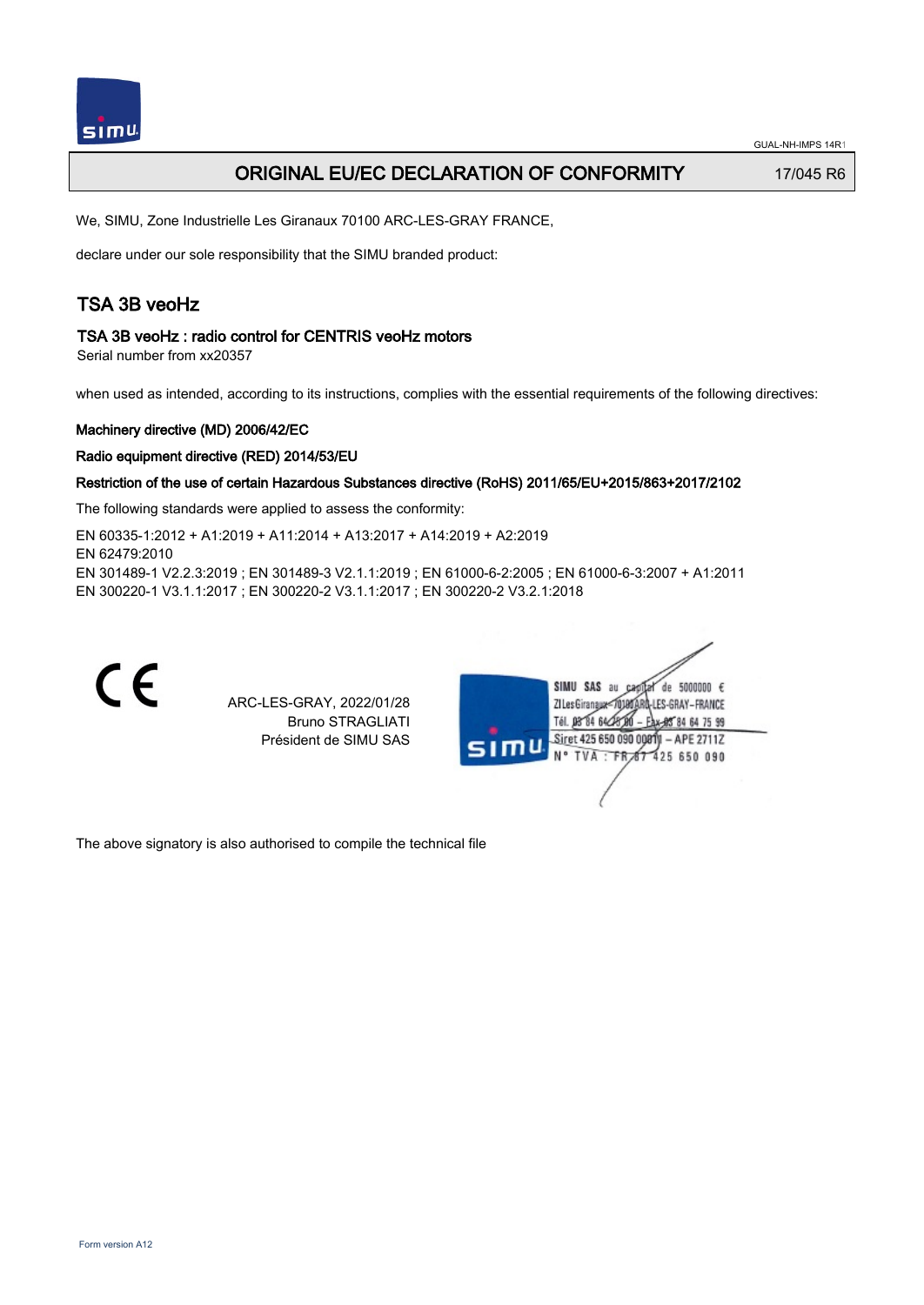

# ORIGINAL EU/EC DECLARATION OF CONFORMITY DECLARATION EU/CE DE CONFORMITE ORIGINALE

17/045 R6

We, SIMU, Zone Industrielle Les Giranaux 70100 ARC-LES-GRAY FRANCE, Nous,

declare under our sole responsibility that the SIMU branded product: declarons sous notre seule responsabilité que le produit de marque SIMU

# TSA 3B veoHz

## TSA 3B veoHz : radio control for CENTRIS veoHz motors

Serial number from xx20357 Numéro de série à partir de

when used as intended, according to its instructions, complies with the essential requirements of the following directives: utilisé, selon l'usage prévu, comme décrit dans son manuel d'utilisation, est conforme aux exigences essentielles des directives suivantes

#### Machinery directive (MD) 2006/42/EC

Directive Machine 2006/42/EC

### Radio equipment directive (RED) 2014/53/EU

Directive sur les équipements radio 2014/53/EU

### Restriction of the use of certain Hazardous Substances directive (RoHS) 2011/65/EU+2015/863+2017/2102

Directive RoHS 2011/65/EU+2015/863+2017/2102

The following standards were applied to assess the conformity: Les normes de référence suivantes ont été appliquées pour évaluer la conformité

EN 60335‑1:2012 + A1:2019 + A11:2014 + A13:2017 + A14:2019 + A2:2019 EN 62479:2010 EN 301489‑1 V2.2.3:2019 ; EN 301489‑3 V2.1.1:2019 ; EN 61000‑6‑2:2005 ; EN 61000‑6‑3:2007 + A1:2011 EN 300220‑1 V3.1.1:2017 ; EN 300220‑2 V3.1.1:2017 ; EN 300220‑2 V3.2.1:2018

> ARC-LES-GRAY, 2022/01/28 Bruno STRAGLIATI Président de SIMU SAS



The above signatory is also authorised to compile the technical file La personne signataire ci-dessus est aussi celle autorisée à constituer le dossier technique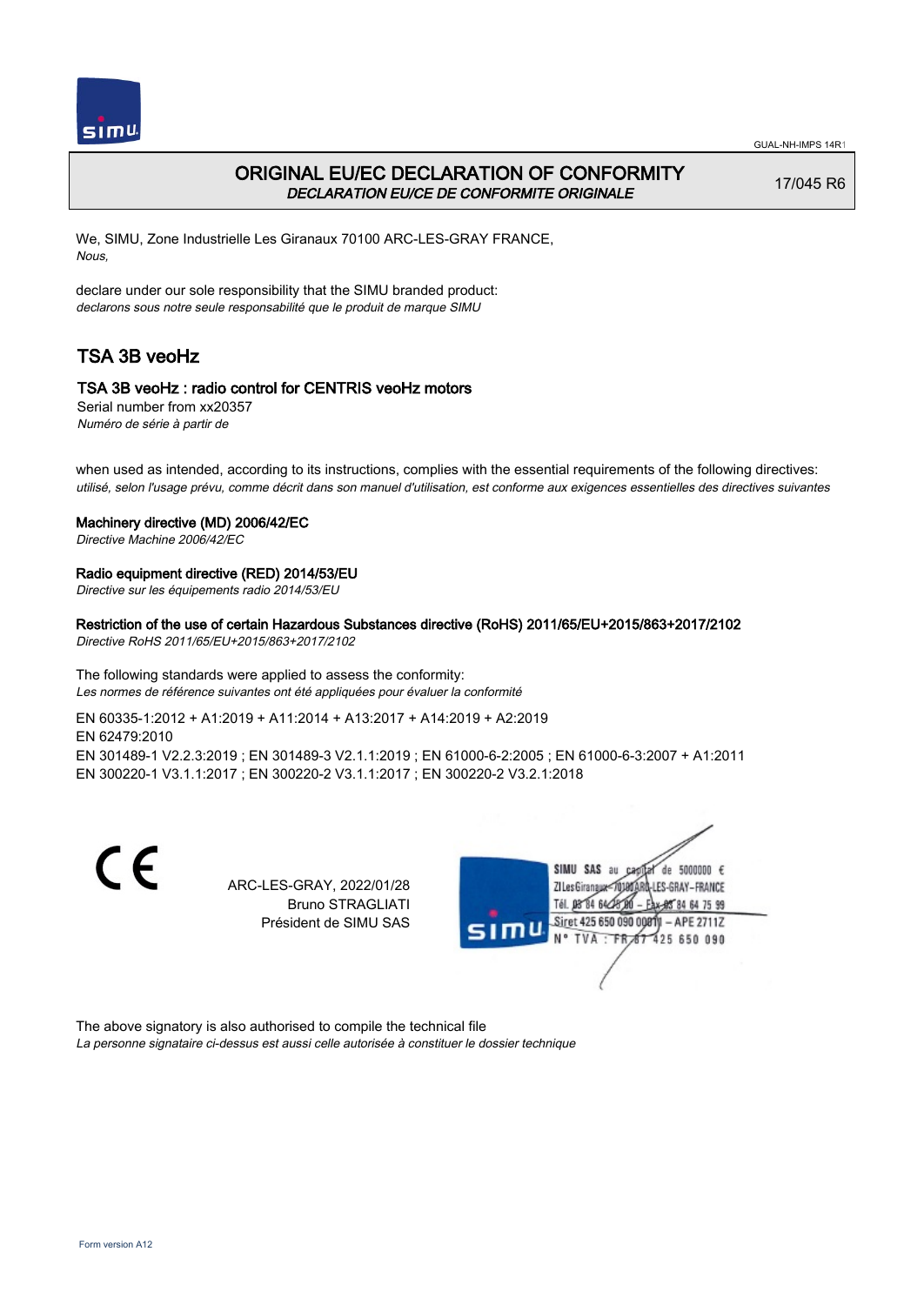

# ORIGINAL EU/EC DECLARATION OF CONFORMITY ORIGINAL EU/EG-KONFORMITÄTSERKLÄRUNG

17/045 R6

We, SIMU, Zone Industrielle Les Giranaux 70100 ARC-LES-GRAY FRANCE, Wir,

declare under our sole responsibility that the SIMU branded product: erklären unter unserer alleinigen Verantwortung, dass das mit der Marke SIMU versehene Produkt

# TSA 3B veoHz

# TSA 3B veoHz : radio control for CENTRIS veoHz motors

Serial number from xx20357 Seriennummer ab

when used as intended, according to its instructions, complies with the essential requirements of the following directives: den einschlägigen Bestimmungen der folgenden Richtlinien entspricht, wenn es nach den Anweisungen des Herstellers bestimmungsgemäß verwendet wird

## Machinery directive (MD) 2006/42/EC

Maschinenrichtlinie 2006/42/EC

## Radio equipment directive (RED) 2014/53/EU

Funkanlagen-Richtlinie 2014/53/EU

# Restriction of the use of certain Hazardous Substances directive (RoHS) 2011/65/EU+2015/863+2017/2102

RoHS-Richtlinie 2011/65/EU+2015/863+2017/2102

#### The following standards were applied to assess the conformity: Die Konformität wird durch die Einhaltung folgender Normen nachgewiesen

EN 60335‑1:2012 + A1:2019 + A11:2014 + A13:2017 + A14:2019 + A2:2019 EN 62479:2010 EN 301489‑1 V2.2.3:2019 ; EN 301489‑3 V2.1.1:2019 ; EN 61000‑6‑2:2005 ; EN 61000‑6‑3:2007 + A1:2011 EN 300220‑1 V3.1.1:2017 ; EN 300220‑2 V3.1.1:2017 ; EN 300220‑2 V3.2.1:2018

CE

ARC-LES-GRAY, 2022/01/28 Bruno STRAGLIATI Président de SIMU SAS



The above signatory is also authorised to compile the technical file

Die oben genannte Person ist auch bevollmächtigt, die relevanten technischen Unterlagen zusammenzustellen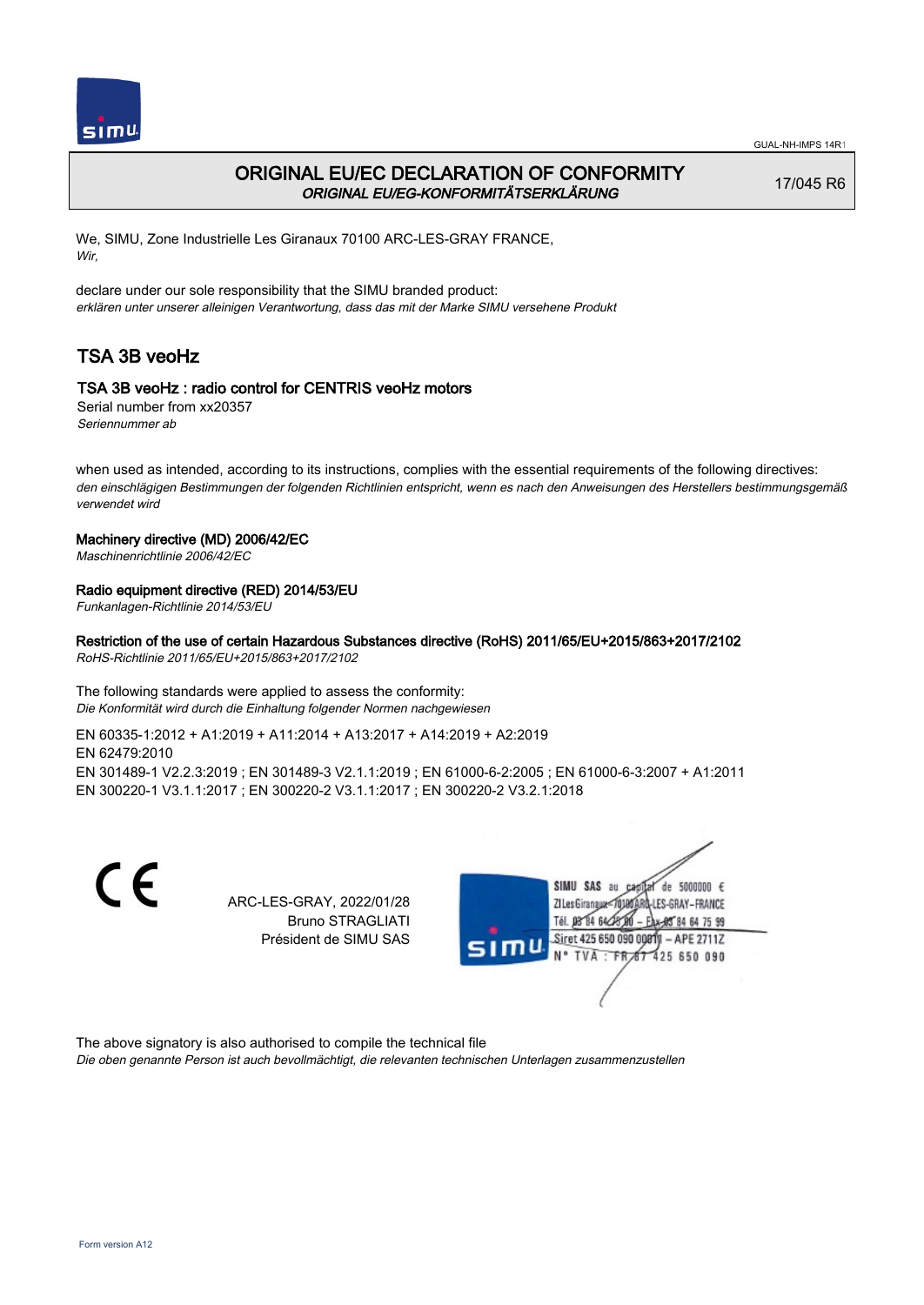



# ORIGINAL EU/EC DECLARATION OF CONFORMITY DECLARACIÓN UE/CE DE CONFORMIDAD ORIGINAL

17/045 R6

We, SIMU, Zone Industrielle Les Giranaux 70100 ARC-LES-GRAY FRANCE, Nosotros,

declare under our sole responsibility that the SIMU branded product: declaramos bajo nuestra única responsabilidad, que los productos de la marca SIMU

# TSA 3B veoHz

## TSA 3B veoHz : radio control for CENTRIS veoHz motors

Serial number from xx20357 número de serie a partir de

when used as intended, according to its instructions, complies with the essential requirements of the following directives: cuando se utilizan según el uso previsto, de conformidad con sus instrucciones, cumplen con los requisitos esenciales de las siguientes directivas

### Machinery directive (MD) 2006/42/EC

Directiva "Máquinas" 2006/42/EC

### Radio equipment directive (RED) 2014/53/EU

Directiva equipos radioeléctricos 2014/53/EU

Restriction of the use of certain Hazardous Substances directive (RoHS) 2011/65/EU+2015/863+2017/2102

Directiva RoHS 2011/65/EU+2015/863+2017/2102

The following standards were applied to assess the conformity: Las siguientes normas de referencia han sido aplicadas para evaluar la conformidad

EN 60335‑1:2012 + A1:2019 + A11:2014 + A13:2017 + A14:2019 + A2:2019 EN 62479:2010 EN 301489‑1 V2.2.3:2019 ; EN 301489‑3 V2.1.1:2019 ; EN 61000‑6‑2:2005 ; EN 61000‑6‑3:2007 + A1:2011 EN 300220‑1 V3.1.1:2017 ; EN 300220‑2 V3.1.1:2017 ; EN 300220‑2 V3.2.1:2018

CE

ARC-LES-GRAY, 2022/01/28 Bruno STRAGLIATI Président de SIMU SAS



The above signatory is also authorised to compile the technical file el firmante, anteriormente mencionado tambien esta facultado para elaborar el expediente tecnico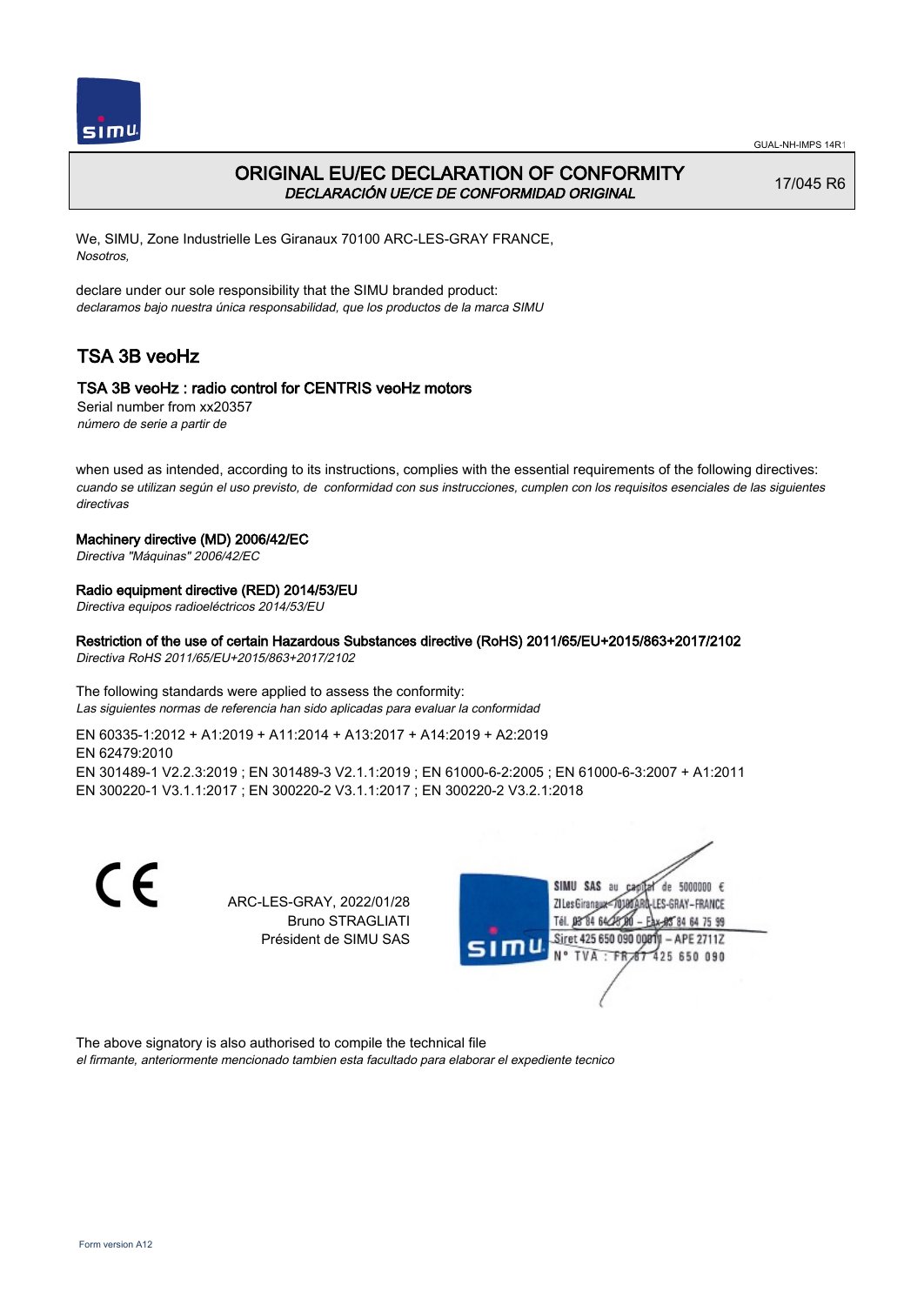

# ORIGINAL EU/EC DECLARATION OF CONFORMITY DICHIARAZIONE DI CONFORMITÀ UE/CE ORIGINALE

17/045 R6

We, SIMU, Zone Industrielle Les Giranaux 70100 ARC-LES-GRAY FRANCE, Noi,

declare under our sole responsibility that the SIMU branded product: dichiariamo sotto la nostra esclusiva responsabilità che l'appareccho di marca SIMU

# TSA 3B veoHz

## TSA 3B veoHz : radio control for CENTRIS veoHz motors

Serial number from xx20357 Numero di serie a partire da

when used as intended, according to its instructions, complies with the essential requirements of the following directives: se utilizzato secondo l'uso previsto, come descritto nel suo manuale d'istruzioni, è conforme ai requisiti essenziali delle seguenti Direttive

#### Machinery directive (MD) 2006/42/EC

Direttiva Macchine 2006/42/EC

### Radio equipment directive (RED) 2014/53/EU

Direttiva apparecchiature radio 2014/53/EU

### Restriction of the use of certain Hazardous Substances directive (RoHS) 2011/65/EU+2015/863+2017/2102

Direttiva RoHS 2011/65/EU+2015/863+2017/2102

The following standards were applied to assess the conformity: I seguenti standard di riferimento sono stati applicati per ottenere la conformità

EN 60335‑1:2012 + A1:2019 + A11:2014 + A13:2017 + A14:2019 + A2:2019 EN 62479:2010 EN 301489‑1 V2.2.3:2019 ; EN 301489‑3 V2.1.1:2019 ; EN 61000‑6‑2:2005 ; EN 61000‑6‑3:2007 + A1:2011 EN 300220‑1 V3.1.1:2017 ; EN 300220‑2 V3.1.1:2017 ; EN 300220‑2 V3.2.1:2018

C F

ARC-LES-GRAY, 2022/01/28 Bruno STRAGLIATI Président de SIMU SAS



The above signatory is also authorised to compile the technical file Il firmatario è inoltre autorizzato a costituire il fascicolo tecnico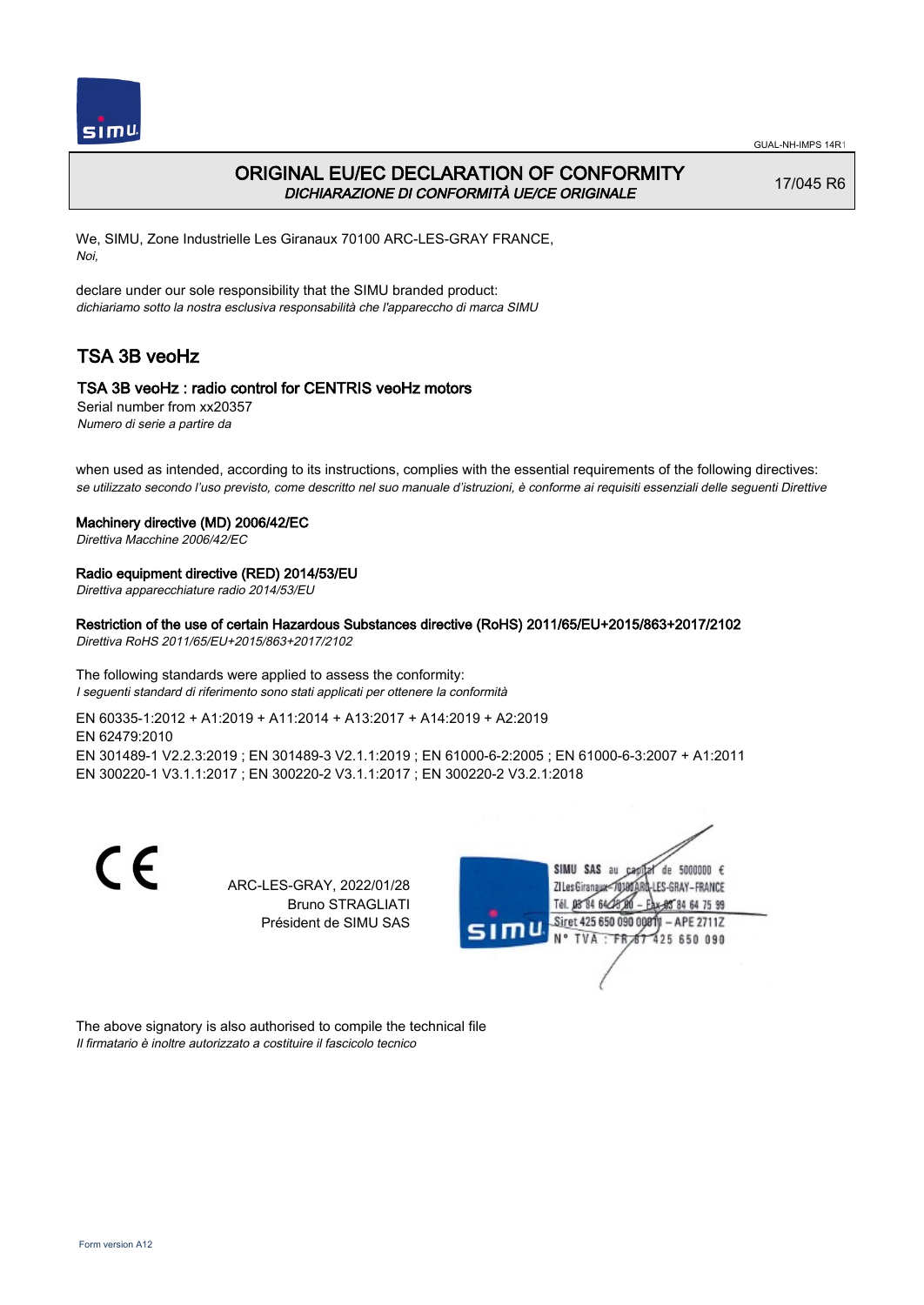

# ORIGINAL EU/EC DECLARATION OF CONFORMITY ОРИГИНАЛНА EU/EC ДЕКЛАРАЦИЯ ЗА СЪОТВЕТСТВИЕ

17/045 R6

We, SIMU, Zone Industrielle Les Giranaux 70100 ARC-LES-GRAY FRANCE, Ние,

declare under our sole responsibility that the SIMU branded product: декларираме на своя лична отговорност, че продукт с търговска марка SIMU

# TSA 3B veoHz

## TSA 3B veoHz : radio control for CENTRIS veoHz motors

Serial number from xx20357 сериен номер от

when used as intended, according to its instructions, complies with the essential requirements of the following directives: когато се използва съобразно предназначението си и в съответствие с инструкциите е в съответствие с основните изисквания на следните директиви

### Machinery directive (MD) 2006/42/EC

Машинна директива 2006/42/EC

### Radio equipment directive (RED) 2014/53/EU

Директива за радио оборудване 2014/53/EU

#### Restriction of the use of certain Hazardous Substances directive (RoHS) 2011/65/EU+2015/863+2017/2102

RoHS Директива относно ограничението на употребата на определени опасни вещества в електрическото и електронното оборудване 2011/65/EU+2015/863+2017/2102

The following standards were applied to assess the conformity: Следните референтни стандарти са приложени за оценяване на съответствието

EN 60335‑1:2012 + A1:2019 + A11:2014 + A13:2017 + A14:2019 + A2:2019 EN 62479:2010 EN 301489‑1 V2.2.3:2019 ; EN 301489‑3 V2.1.1:2019 ; EN 61000‑6‑2:2005 ; EN 61000‑6‑3:2007 + A1:2011 EN 300220‑1 V3.1.1:2017 ; EN 300220‑2 V3.1.1:2017 ; EN 300220‑2 V3.2.1:2018

> ARC-LES-GRAY, 2022/01/28 Bruno STRAGLIATI Président de SIMU SAS



The above signatory is also authorised to compile the technical file Гоеподписващия също е упълномощен да съставя техническо досие

C E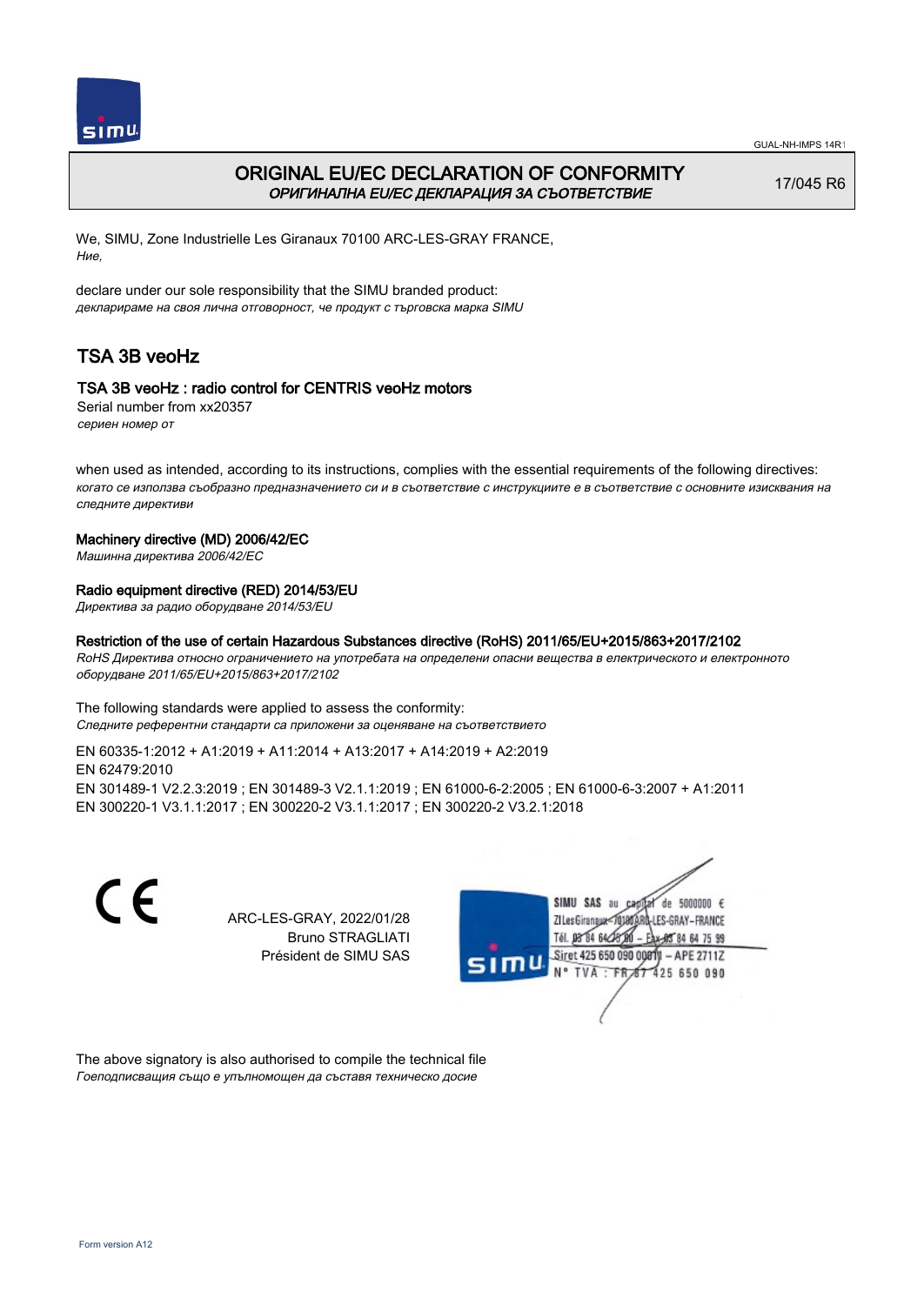

# ORIGINAL EU/EC DECLARATION OF CONFORMITY ORIGINÁLNÍ EU/ES PROHLÁŠENÍ O SHODĚ

17/045 R6

We, SIMU, Zone Industrielle Les Giranaux 70100 ARC-LES-GRAY FRANCE, My,

declare under our sole responsibility that the SIMU branded product: prohlašujeme na svou výlučnou odpovědnost, že výrobek značky SIMU

# TSA 3B veoHz

## TSA 3B veoHz : radio control for CENTRIS veoHz motors

Serial number from xx20357 Sériové číslo od

when used as intended, according to its instructions, complies with the essential requirements of the following directives: pokud je používán v souladu s účelem použití a s návodem, splňuje základní požadavky těchto směrnic

#### Machinery directive (MD) 2006/42/EC

Směrnice o strojních zařízeních 2006/42/EC

#### Radio equipment directive (RED) 2014/53/EU

Směrnice o dodávání rádiových zařízení na trh 2014/53/EU

### Restriction of the use of certain Hazardous Substances directive (RoHS) 2011/65/EU+2015/863+2017/2102

Směrnice o omezení používání některých nebezpečných látek v elektrických a elektronických zařízeních 2011/65/EU+2015/863+2017/2102

The following standards were applied to assess the conformity: Pro posouzení shody byly použity následující normy

EN 60335‑1:2012 + A1:2019 + A11:2014 + A13:2017 + A14:2019 + A2:2019 EN 62479:2010 EN 301489‑1 V2.2.3:2019 ; EN 301489‑3 V2.1.1:2019 ; EN 61000‑6‑2:2005 ; EN 61000‑6‑3:2007 + A1:2011 EN 300220‑1 V3.1.1:2017 ; EN 300220‑2 V3.1.1:2017 ; EN 300220‑2 V3.2.1:2018

> ARC-LES-GRAY, 2022/01/28 Bruno STRAGLIATI Président de SIMU SAS



The above signatory is also authorised to compile the technical file Výše uvedená osoba je také osoba pověřená sestavením technické dokumentace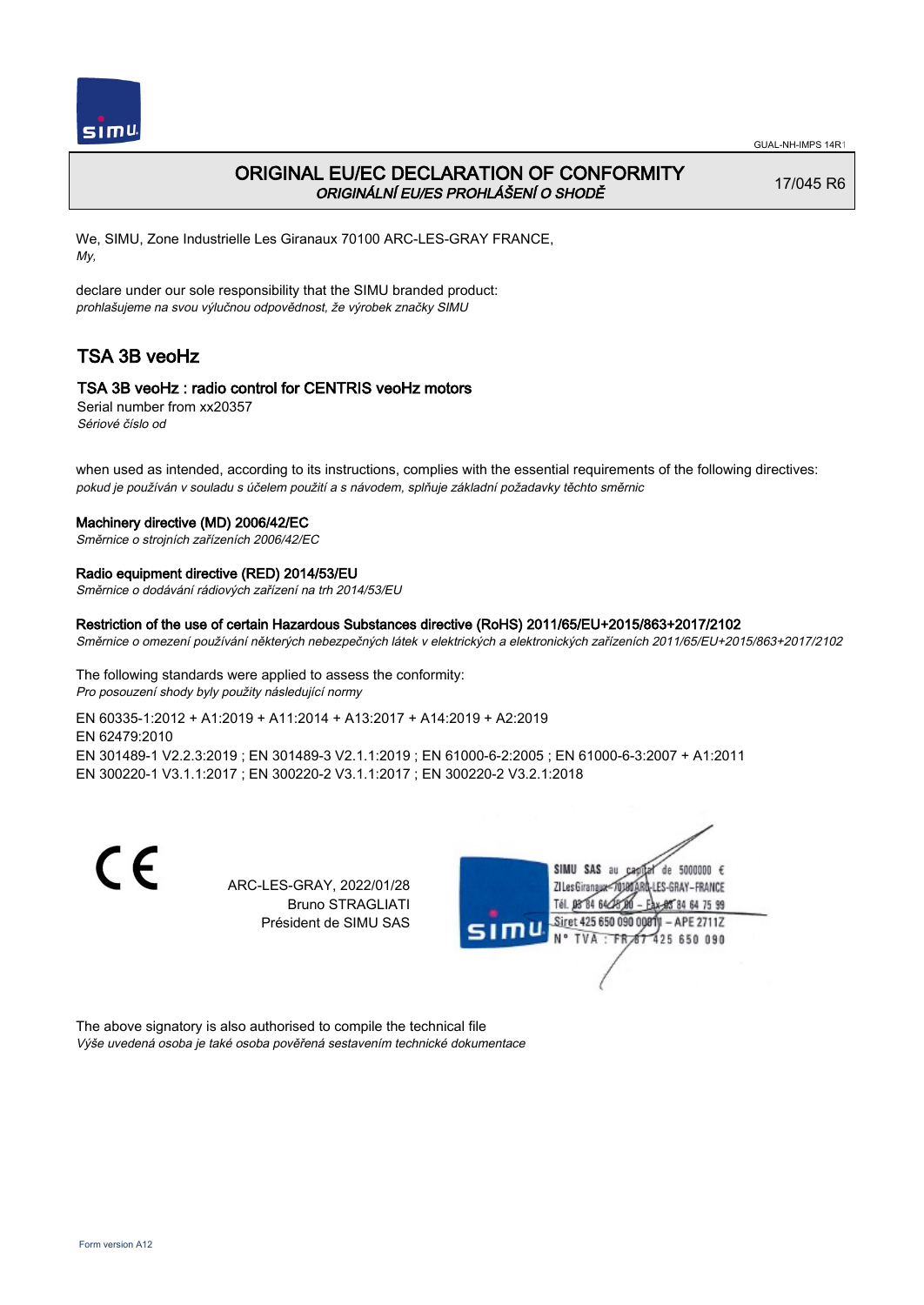

# ORIGINAL EU/EC DECLARATION OF CONFORMITY ORIGINAL EU/EF-OVERENSSTEMMELSESERKLÆRING

17/045 R6

We, SIMU, Zone Industrielle Les Giranaux 70100 ARC-LES-GRAY FRANCE, Vi,

declare under our sole responsibility that the SIMU branded product: erklærer som eneansvarlige, at SIMU mærkede produkter

# TSA 3B veoHz

## TSA 3B veoHz : radio control for CENTRIS veoHz motors

Serial number from xx20357 serienummer fra

when used as intended, according to its instructions, complies with the essential requirements of the following directives: når det anvendes efter hensigten, efter dennes instrukser, overholder kravene i følgende direktiver

### Machinery directive (MD) 2006/42/EC

Maskindirektivet 2006/42/EC

## Radio equipment directive (RED) 2014/53/EU

Radioudstyrsdirektivet 2014/53/EU

## Restriction of the use of certain Hazardous Substances directive (RoHS) 2011/65/EU+2015/863+2017/2102

RoHS direktiv 2011/65/EU+2015/863+2017/2102

The following standards were applied to assess the conformity: Referencestandarderne der følger blev anvendt til at vurdere overholdelsen

EN 60335‑1:2012 + A1:2019 + A11:2014 + A13:2017 + A14:2019 + A2:2019 EN 62479:2010 EN 301489‑1 V2.2.3:2019 ; EN 301489‑3 V2.1.1:2019 ; EN 61000‑6‑2:2005 ; EN 61000‑6‑3:2007 + A1:2011 EN 300220‑1 V3.1.1:2017 ; EN 300220‑2 V3.1.1:2017 ; EN 300220‑2 V3.2.1:2018

> ARC-LES-GRAY, 2022/01/28 Bruno STRAGLIATI Président de SIMU SAS



The above signatory is also authorised to compile the technical file Personen nævnt ovenfor er også godkendt til at udarbejde det tekniske dossier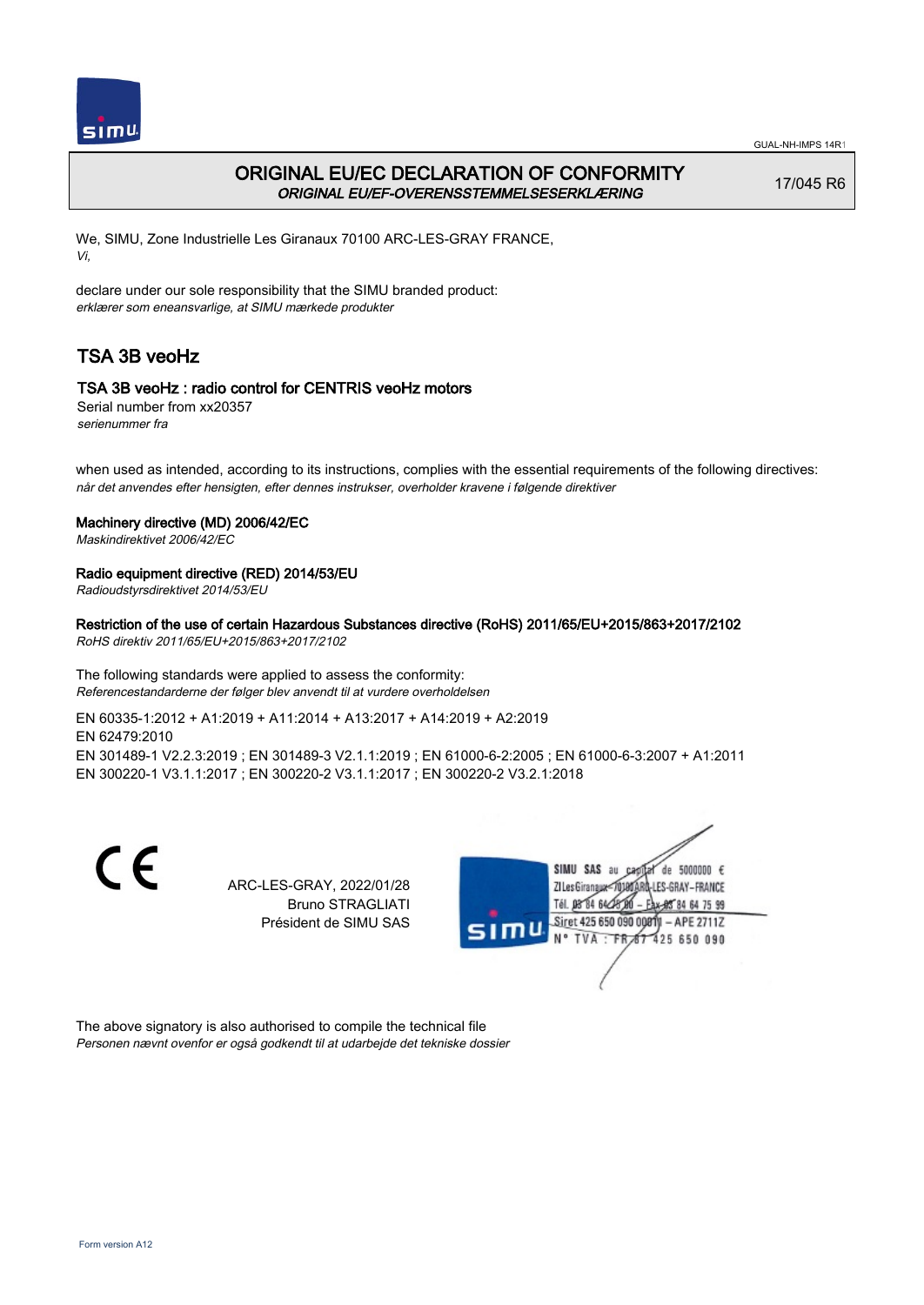

# ORIGINAL EU/EC DECLARATION OF CONFORMITY EL/EK VASTAVUSDEKLARATSIOON

17/045 R6

We, SIMU, Zone Industrielle Les Giranaux 70100 ARC-LES-GRAY FRANCE, Meie,

declare under our sole responsibility that the SIMU branded product: kinnitame kogu vastutusega, et SIMU kaubamärgiga tooted

# TSA 3B veoHz

## TSA 3B veoHz : radio control for CENTRIS veoHz motors

Serial number from xx20357 Seerianumber alates

when used as intended, according to its instructions, complies with the essential requirements of the following directives: kui kasutatakse eesmärgipäraselt ja juhiste kohaselt, vastavad käesoleva direktiivi põhinõuetele

#### Machinery directive (MD) 2006/42/EC

Masinate direktiiv 2006/42/EC

#### Radio equipment directive (RED) 2014/53/EU

Direktiiv raadioseadmete turul kättesaadavuse kohta 2014/53/EU

### Restriction of the use of certain Hazardous Substances directive (RoHS) 2011/65/EU+2015/863+2017/2102

RoHs direktiiv ohtlike ainete kasutamise piirangute kohta elektri- ja elektroonikaseadmetes 2011/65/EU+2015/863+2017/2102

The following standards were applied to assess the conformity: Vastavusdeklaratsiooni hindamiseks kasutatakse järgmisi standardeid

EN 60335‑1:2012 + A1:2019 + A11:2014 + A13:2017 + A14:2019 + A2:2019 EN 62479:2010 EN 301489‑1 V2.2.3:2019 ; EN 301489‑3 V2.1.1:2019 ; EN 61000‑6‑2:2005 ; EN 61000‑6‑3:2007 + A1:2011 EN 300220‑1 V3.1.1:2017 ; EN 300220‑2 V3.1.1:2017 ; EN 300220‑2 V3.2.1:2018

> ARC-LES-GRAY, 2022/01/28 Bruno STRAGLIATI Président de SIMU SAS



The above signatory is also authorised to compile the technical file Eelpool nimetatud isik on volitatud koostama tehnilist dokumentatsiooni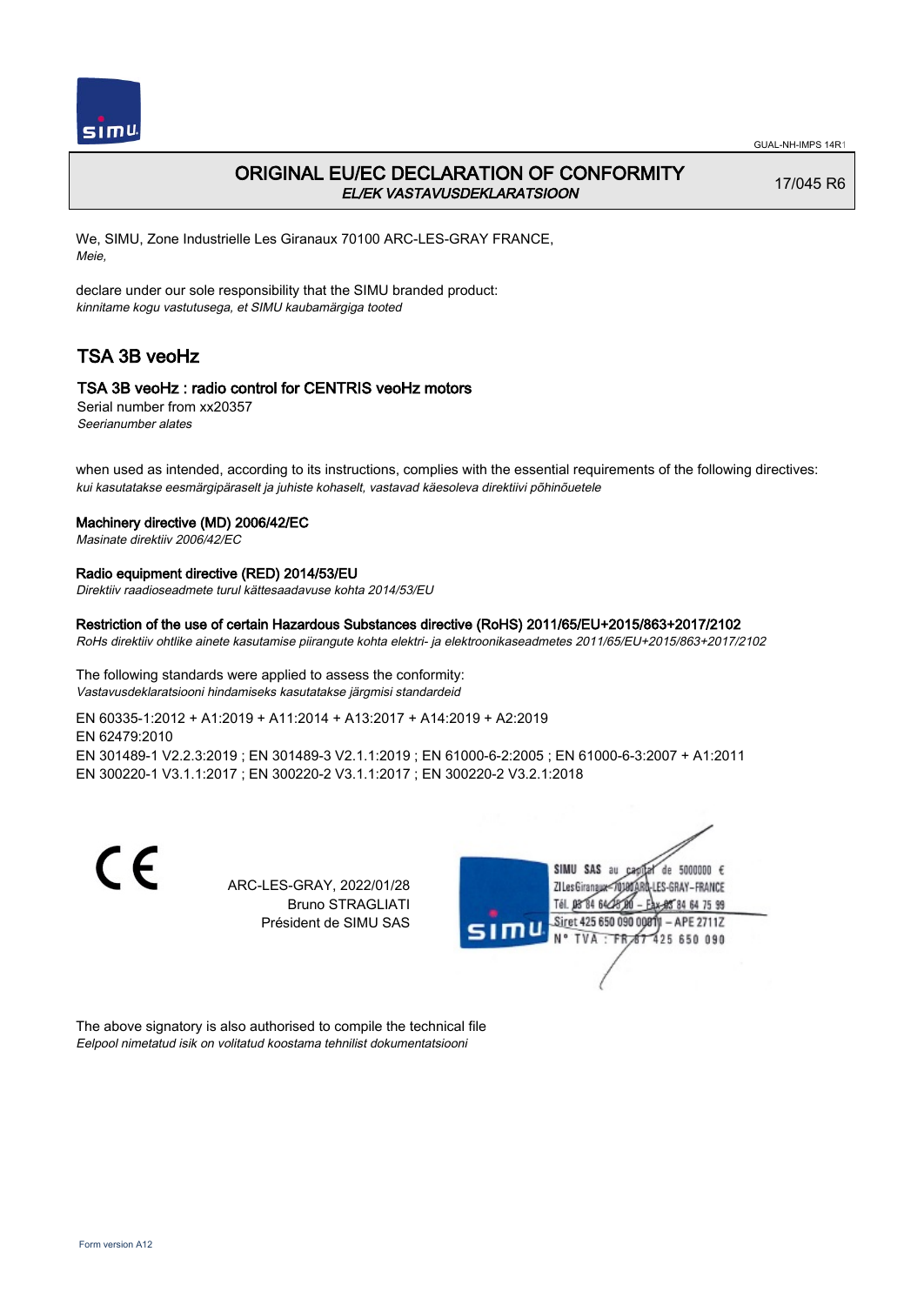

# ORIGINAL EU/EC DECLARATION OF CONFORMITY ALKUPERÄISET EU/EY-VAATIMUSTENMUKAISUUSVAKUUTUS

17/045 R6

We, SIMU, Zone Industrielle Les Giranaux 70100 ARC-LES-GRAY FRANCE, Me,

declare under our sole responsibility that the SIMU branded product: vakuutamme omalla vastuullamme, että SIMU merkkituote

# TSA 3B veoHz

## TSA 3B veoHz : radio control for CENTRIS veoHz motors

Serial number from xx20357 sarjanumerot

when used as intended, according to its instructions, complies with the essential requirements of the following directives: kun käytettynä oikein ja sen ohjeiden mukaan, noudattaa seuraavien direktiivien olennaisia vaatimuksia

## Machinery directive (MD) 2006/42/EC

Konedirektiivin 2006/42/EC

## Radio equipment directive (RED) 2014/53/EU

Radiolaitteiden direktiivin 2014/53/EU

## Restriction of the use of certain Hazardous Substances directive (RoHS) 2011/65/EU+2015/863+2017/2102

RoHS direktiivin 2011/65/EU+2015/863+2017/2102

The following standards were applied to assess the conformity: Seuraavia viitestandardeja sovellettiin vaatimustenmukaisuusvakuutusta arvioitaessa

EN 60335‑1:2012 + A1:2019 + A11:2014 + A13:2017 + A14:2019 + A2:2019 EN 62479:2010 EN 301489‑1 V2.2.3:2019 ; EN 301489‑3 V2.1.1:2019 ; EN 61000‑6‑2:2005 ; EN 61000‑6‑3:2007 + A1:2011 EN 300220‑1 V3.1.1:2017 ; EN 300220‑2 V3.1.1:2017 ; EN 300220‑2 V3.2.1:2018

> ARC-LES-GRAY, 2022/01/28 Bruno STRAGLIATI Président de SIMU SAS



The above signatory is also authorised to compile the technical file Yllä allekirjoittaja on myös valtuutettu kokoamaan teknisten tiedostojen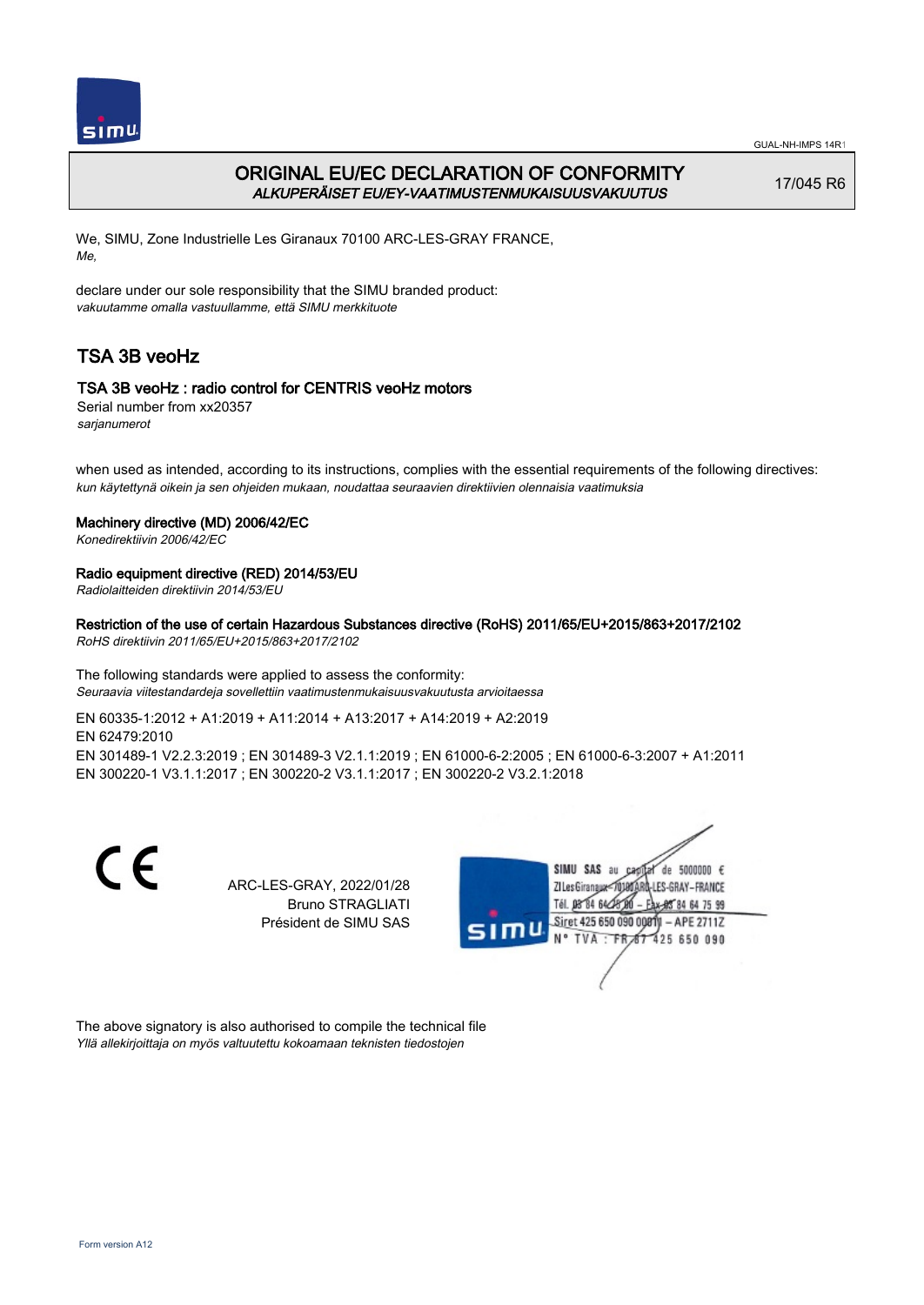

# ORIGINAL EU/EC DECLARATION OF CONFORMITY ΠΡΩΤΟΤΥΠΟ ΔΗΛΩΣΗ ΣΥΜΜΟΡΦΩΣΗΣ ΕΕ/EK

17/045 R6

We, SIMU, Zone Industrielle Les Giranaux 70100 ARC-LES-GRAY FRANCE, εμείς,

declare under our sole responsibility that the SIMU branded product: Δηλώνουμε αναλαμβάνοντας την αποκλειστική ευθύνη ότι το επώνυμο προϊόν SIMU

# TSA 3B veoHz

## TSA 3B veoHz : radio control for CENTRIS veoHz motors

Serial number from xx20357 σειριακό αριθμό από

when used as intended, according to its instructions, complies with the essential requirements of the following directives: όταν χρησιμοποιείται όπως έχει προβλεφθεί, σύμφωνα με τις οδηγίες του, συμφωνεί με τις βασικές απαιτήσεις των ακόλουθων οδηγιών

### Machinery directive (MD) 2006/42/EC

Οδηγία περι μηχανικού εξοπλισμού 2006/42/EC

### Radio equipment directive (RED) 2014/53/EU

Οδηγία ραδιοεξοπλισμού 2014/53/EU

### Restriction of the use of certain Hazardous Substances directive (RoHS) 2011/65/EU+2015/863+2017/2102

Οδηγίας RoHS 2011/65/EU+2015/863+2017/2102

The following standards were applied to assess the conformity: Τα πρότυπα αναφοράς που ακολουθούν εφαρμόστηκαν με σκοπό την αξιολόγηση της συμμόρφωσης

EN 60335‑1:2012 + A1:2019 + A11:2014 + A13:2017 + A14:2019 + A2:2019 EN 62479:2010 EN 301489‑1 V2.2.3:2019 ; EN 301489‑3 V2.1.1:2019 ; EN 61000‑6‑2:2005 ; EN 61000‑6‑3:2007 + A1:2011 EN 300220‑1 V3.1.1:2017 ; EN 300220‑2 V3.1.1:2017 ; EN 300220‑2 V3.2.1:2018

> ARC-LES-GRAY, 2022/01/28 Bruno STRAGLIATI Président de SIMU SAS



The above signatory is also authorised to compile the technical file Το πρόσωπο που αναφέρεται παραπάνω είναι επίσης εξουσιοδοτημένο να καταρτίσει τον τεχνικό φάκελο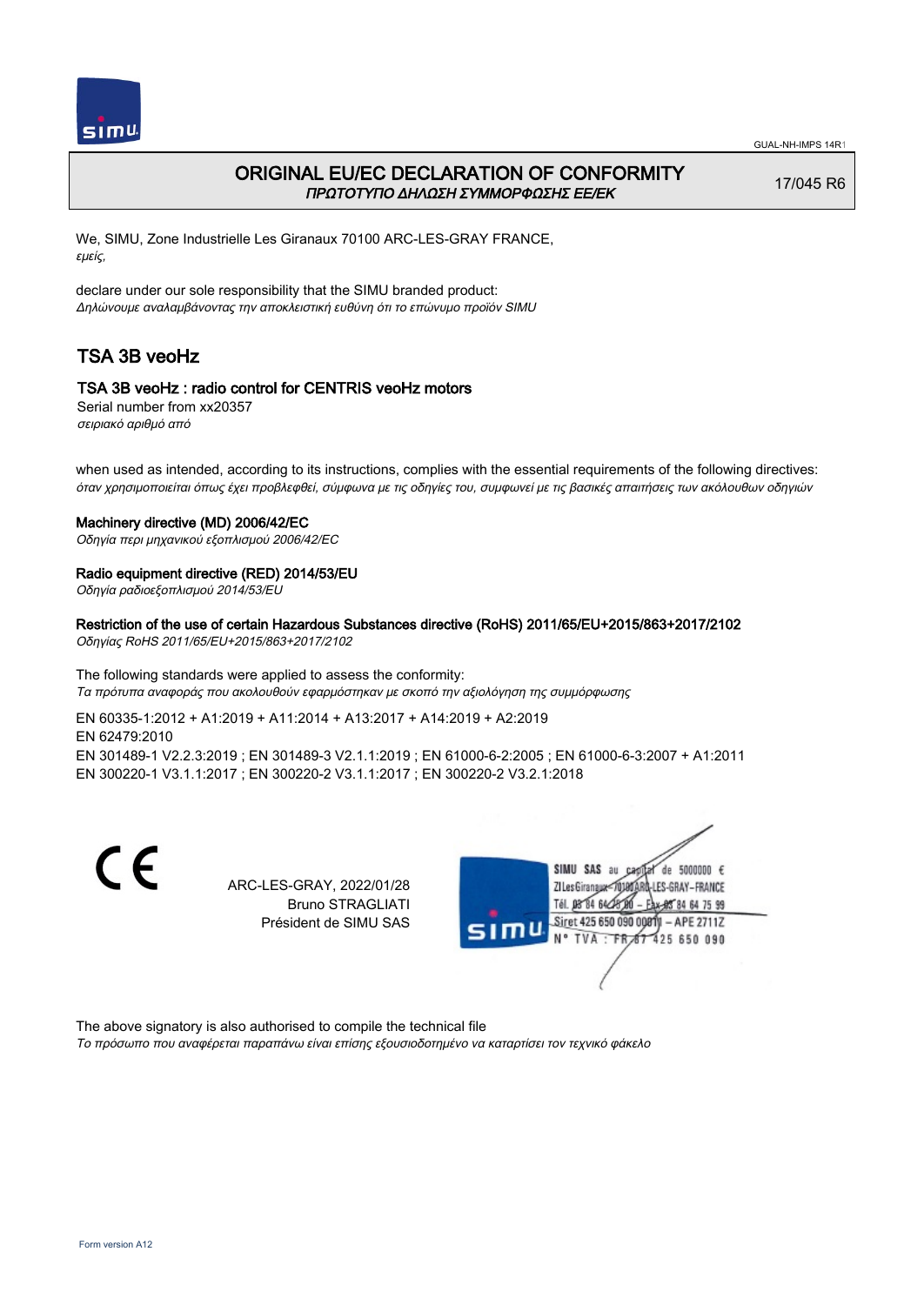

# ORIGINAL EU/EC DECLARATION OF CONFORMITY ORGINALNA EU/EC DEKLARACIJA O USKLAĐENOSTI

17/045 R6

We, SIMU, Zone Industrielle Les Giranaux 70100 ARC-LES-GRAY FRANCE, Mi,

declare under our sole responsibility that the SIMU branded product: izjavljujemo pod punom odgovornošču da je proizvod marke SIMU

# TSA 3B veoHz

## TSA 3B veoHz : radio control for CENTRIS veoHz motors

Serial number from xx20357 Serijski broj iz

when used as intended, according to its instructions, complies with the essential requirements of the following directives: ako se upotrebljava prema namjeni, prema važećim uputama, usklađen sa prijeko potrebnim zahtijevima slijedećih direktiva

#### Machinery directive (MD) 2006/42/EC

Direktiva o strojevima 2006/42/EC

### Radio equipment directive (RED) 2014/53/EU

Direktiva za radijsku opremu 2014/53/EU

## Restriction of the use of certain Hazardous Substances directive (RoHS) 2011/65/EU+2015/863+2017/2102

Direktiva RoHS 2011/65/EU+2015/863+2017/2102

The following standards were applied to assess the conformity: Slijedeće reference standarda se primjenjuju da se odredi usklađenost

EN 60335‑1:2012 + A1:2019 + A11:2014 + A13:2017 + A14:2019 + A2:2019 EN 62479:2010 EN 301489‑1 V2.2.3:2019 ; EN 301489‑3 V2.1.1:2019 ; EN 61000‑6‑2:2005 ; EN 61000‑6‑3:2007 + A1:2011 EN 300220‑1 V3.1.1:2017 ; EN 300220‑2 V3.1.1:2017 ; EN 300220‑2 V3.2.1:2018

> ARC-LES-GRAY, 2022/01/28 Bruno STRAGLIATI Président de SIMU SAS



The above signatory is also authorised to compile the technical file Gore navedeni potpisnik također je ovlašten za sastavljanje tehničkog dokumenta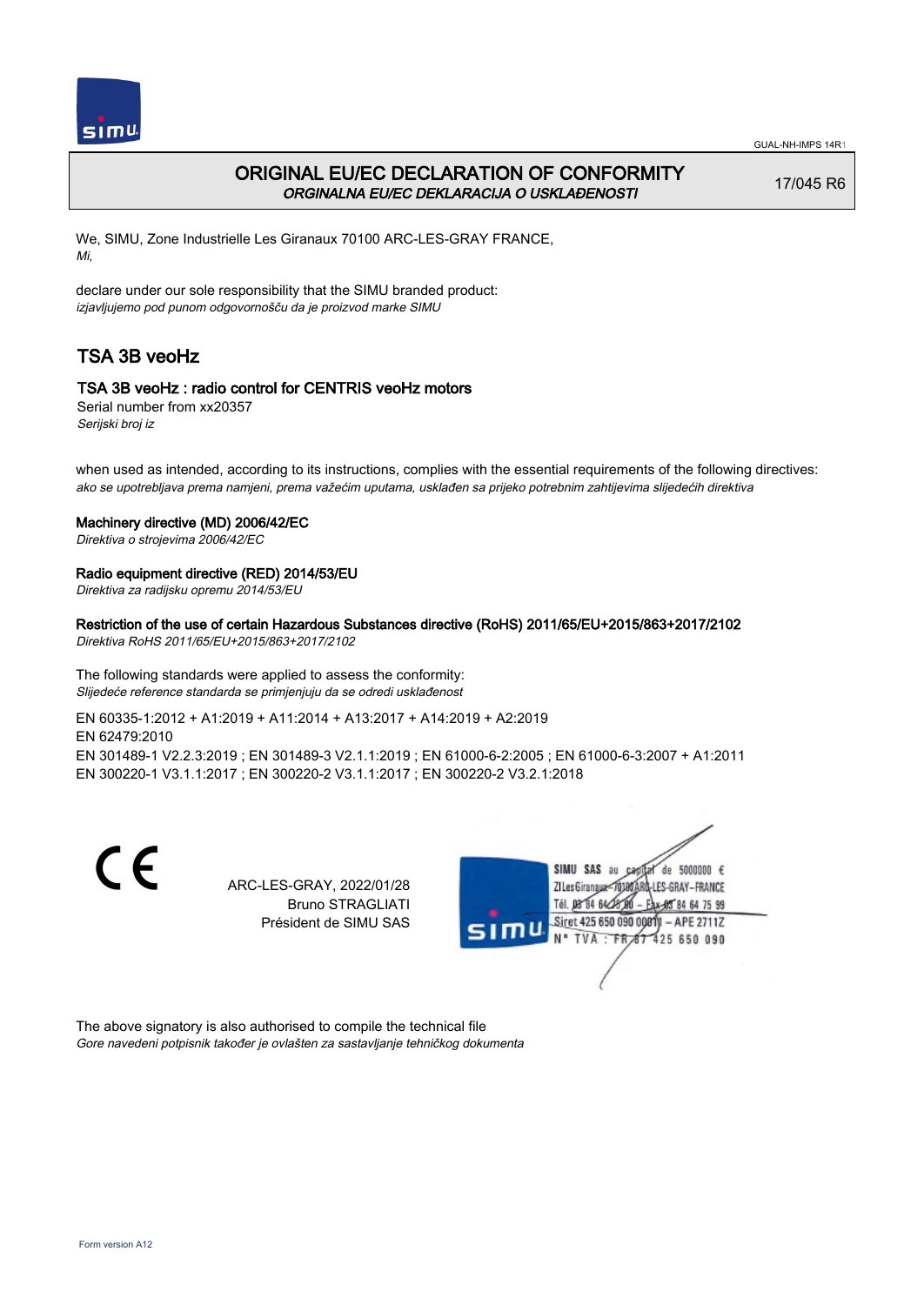

# ORIGINAL EU/EC DECLARATION OF CONFORMITY Eredeti EU/CE Megfelelőségi Nyilatkozat

17/045 R6

We, SIMU, Zone Industrielle Les Giranaux 70100 ARC-LES-GRAY FRANCE, Alulírott,

declare under our sole responsibility that the SIMU branded product: felelősségünk teljes tudatában kijelentjük, hogy a szóban forgó SIMU termék

# TSA 3B veoHz

## TSA 3B veoHz : radio control for CENTRIS veoHz motors

Serial number from xx20357 Sorozatszámtól

when used as intended, according to its instructions, complies with the essential requirements of the following directives: megfelel, az alábbi irányelvekben megfogalmazott alapvető követelményeknek

### Machinery directive (MD) 2006/42/EC

Gépekre vonatkozó irányelv 2006/42/EC

### Radio equipment directive (RED) 2014/53/EU

A rádióberendezésekről szóló irányelv 2014/53/EU

## Restriction of the use of certain Hazardous Substances directive (RoHS) 2011/65/EU+2015/863+2017/2102

RoHS irányelv 2011/65/EU+2015/863+2017/2102

The following standards were applied to assess the conformity: A megfelelőség biztosításának érdekében az alábbi szabványok kerültek alkalmazásra

EN 60335‑1:2012 + A1:2019 + A11:2014 + A13:2017 + A14:2019 + A2:2019 EN 62479:2010 EN 301489‑1 V2.2.3:2019 ; EN 301489‑3 V2.1.1:2019 ; EN 61000‑6‑2:2005 ; EN 61000‑6‑3:2007 + A1:2011 EN 300220‑1 V3.1.1:2017 ; EN 300220‑2 V3.1.1:2017 ; EN 300220‑2 V3.2.1:2018

> ARC-LES-GRAY, 2022/01/28 Bruno STRAGLIATI Président de SIMU SAS



The above signatory is also authorised to compile the technical file A fent említett aláíró is jogosult a műszaki dokumentáció összeállítására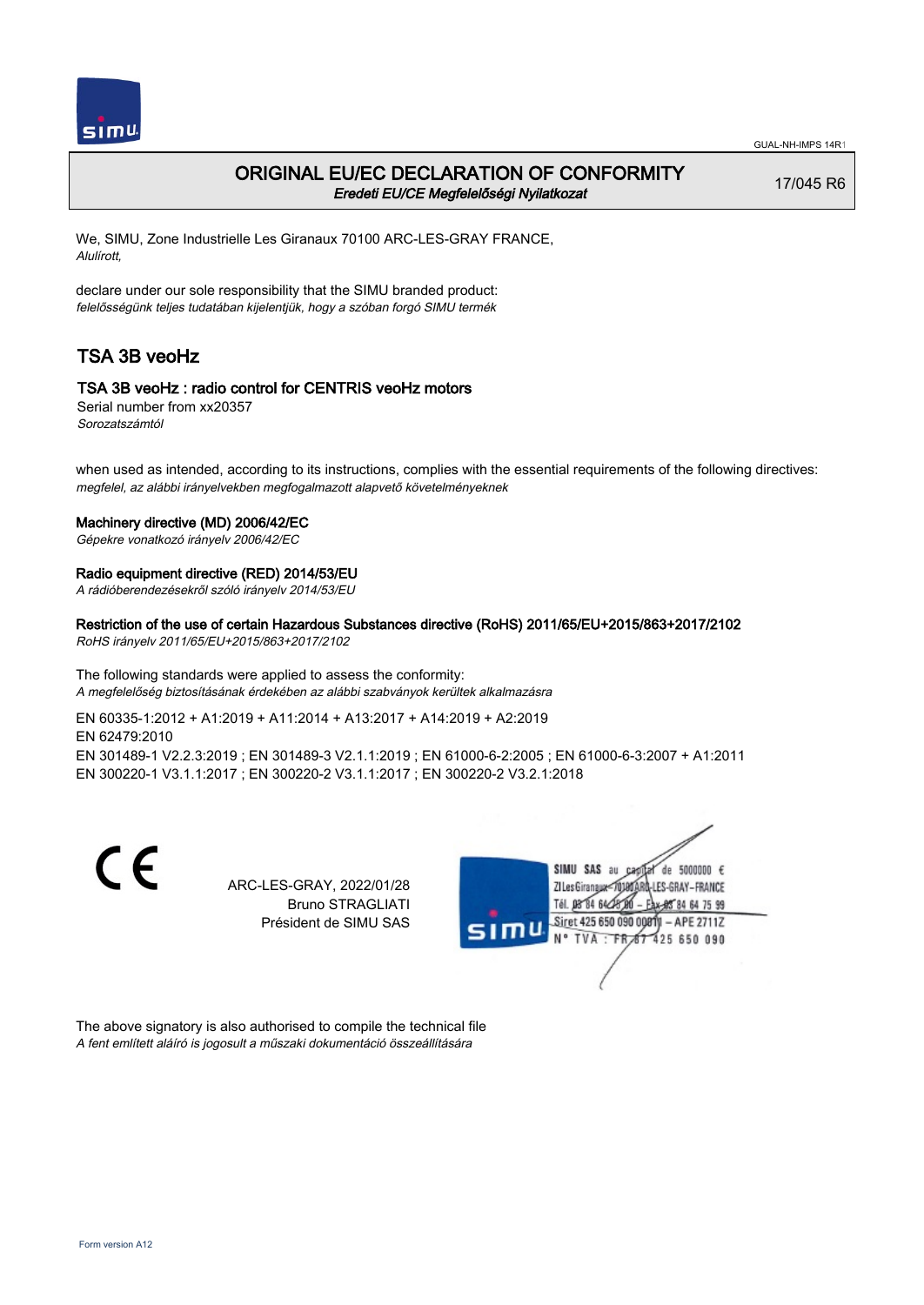

# ORIGINAL EU/EC DECLARATION OF CONFORMITY ORIGINALI ES/EB ATITIKTIES DEKLARACIJA

17/045 R6

We, SIMU, Zone Industrielle Les Giranaux 70100 ARC-LES-GRAY FRANCE, Mes,

declare under our sole responsibility that the SIMU branded product: atsakingai deklaruojame, kad SIMU kompanijos produktas

# TSA 3B veoHz

## TSA 3B veoHz : radio control for CENTRIS veoHz motors

Serial number from xx20357 Serijos numeris nuo

when used as intended, according to its instructions, complies with the essential requirements of the following directives: naudojamas pagal paskirtį, pagal gamintojo instrukcijas, atitinka esminius šių Direktyvų reikalavimus

### Machinery directive (MD) 2006/42/EC

Mašinų direktyva 2006/42/EC

### Radio equipment directive (RED) 2014/53/EU

Radijo ryšio įrenginių direktyva 2014/53/EU

### Restriction of the use of certain Hazardous Substances directive (RoHS) 2011/65/EU+2015/863+2017/2102

PMNA (RoHS) direktyva 2011/65/EU+2015/863+2017/2102

The following standards were applied to assess the conformity: Įverinti deklaruojamą atitiktį buvo taikomi toliau nurodyti standartai

EN 60335‑1:2012 + A1:2019 + A11:2014 + A13:2017 + A14:2019 + A2:2019 EN 62479:2010 EN 301489‑1 V2.2.3:2019 ; EN 301489‑3 V2.1.1:2019 ; EN 61000‑6‑2:2005 ; EN 61000‑6‑3:2007 + A1:2011 EN 300220‑1 V3.1.1:2017 ; EN 300220‑2 V3.1.1:2017 ; EN 300220‑2 V3.2.1:2018

> ARC-LES-GRAY, 2022/01/28 Bruno STRAGLIATI Président de SIMU SAS



The above signatory is also authorised to compile the technical file Asmuo, pasirašęs šią deklaraciją, taip pat turi įgaliojimą sudaryti techninę bylą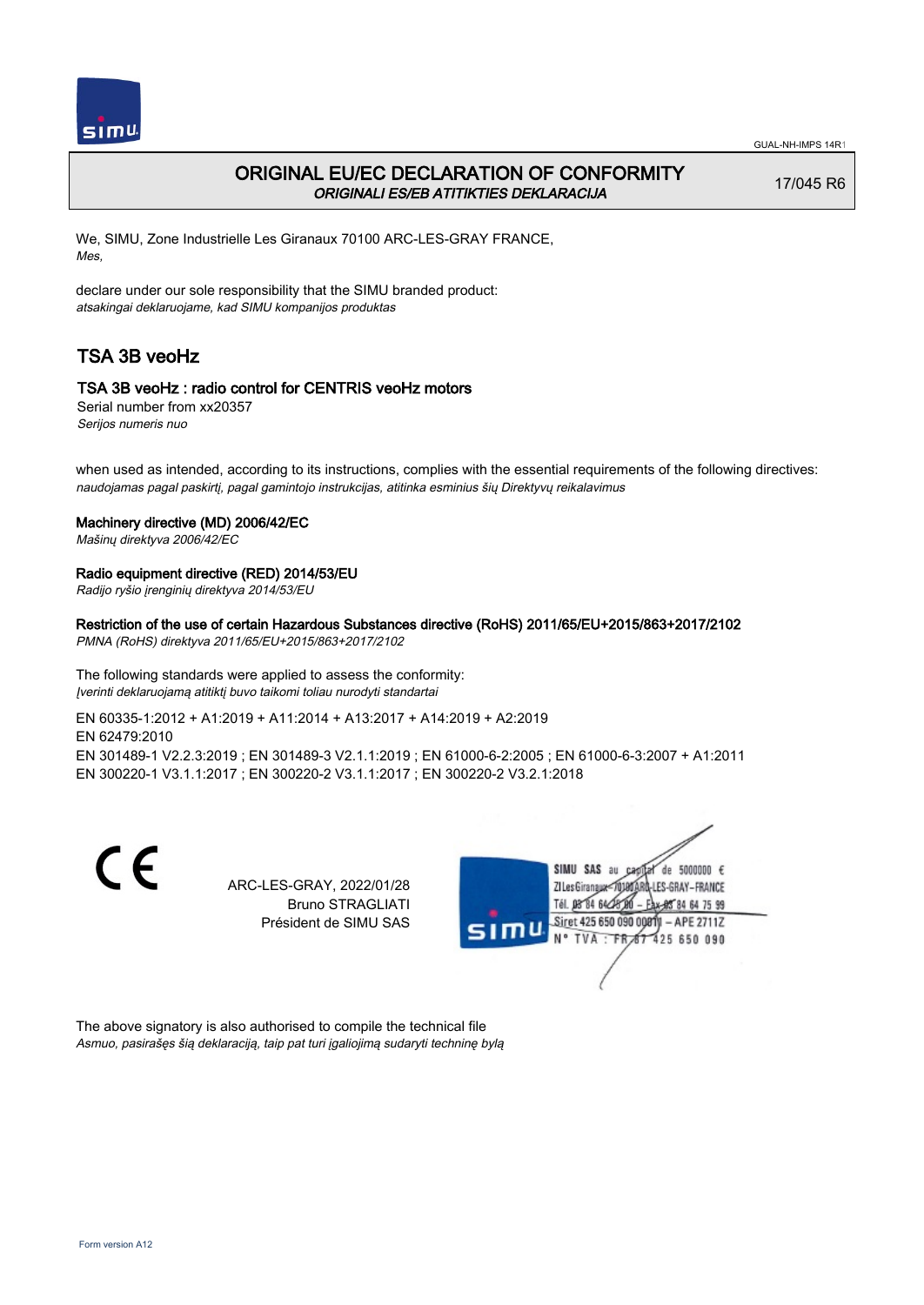

# ORIGINAL EU/EC DECLARATION OF CONFORMITY ES/EK ATBILSTĪBAS DEKLARĀCIJA

17/045 R6

We, SIMU, Zone Industrielle Les Giranaux 70100 ARC-LES-GRAY FRANCE, Mēs,

declare under our sole responsibility that the SIMU branded product: ar pilnu atbildību, apliecinām, ka SIMU zīmola produkti,

# TSA 3B veoHz

## TSA 3B veoHz : radio control for CENTRIS veoHz motors

Serial number from xx20357 sērijas numurs no

when used as intended, according to its instructions, complies with the essential requirements of the following directives: ja tie tiek lietoti saskaņā ar norādījumiem, atbilst šo direktīvu pamatprasībām

#### Machinery directive (MD) 2006/42/EC

Mašīnu Direktīva 2006/42/EC

## Radio equipment directive (RED) 2014/53/EU

Direktīva par radioiekārtu pieejamību tirgū 2014/53/EU

#### Restriction of the use of certain Hazardous Substances directive (RoHS) 2011/65/EU+2015/863+2017/2102

RoHs Direktīva par dažādu bīstamu vielu izmantošanas ierobežošanu elektriskās un elektroniskās iekārtās 2011/65/EU+2015/863+2017/2102

#### The following standards were applied to assess the conformity: Atbilstības deklarācijas novērtēšanai tiek pielietoti sekojoši standarti

EN 60335‑1:2012 + A1:2019 + A11:2014 + A13:2017 + A14:2019 + A2:2019 EN 62479:2010 EN 301489‑1 V2.2.3:2019 ; EN 301489‑3 V2.1.1:2019 ; EN 61000‑6‑2:2005 ; EN 61000‑6‑3:2007 + A1:2011 EN 300220‑1 V3.1.1:2017 ; EN 300220‑2 V3.1.1:2017 ; EN 300220‑2 V3.2.1:2018

CE

ARC-LES-GRAY, 2022/01/28 Bruno STRAGLIATI Président de SIMU SAS



The above signatory is also authorised to compile the technical file Iepriekš minētā persona ir pilnvarota sastādīt tehnisko dokumentāciju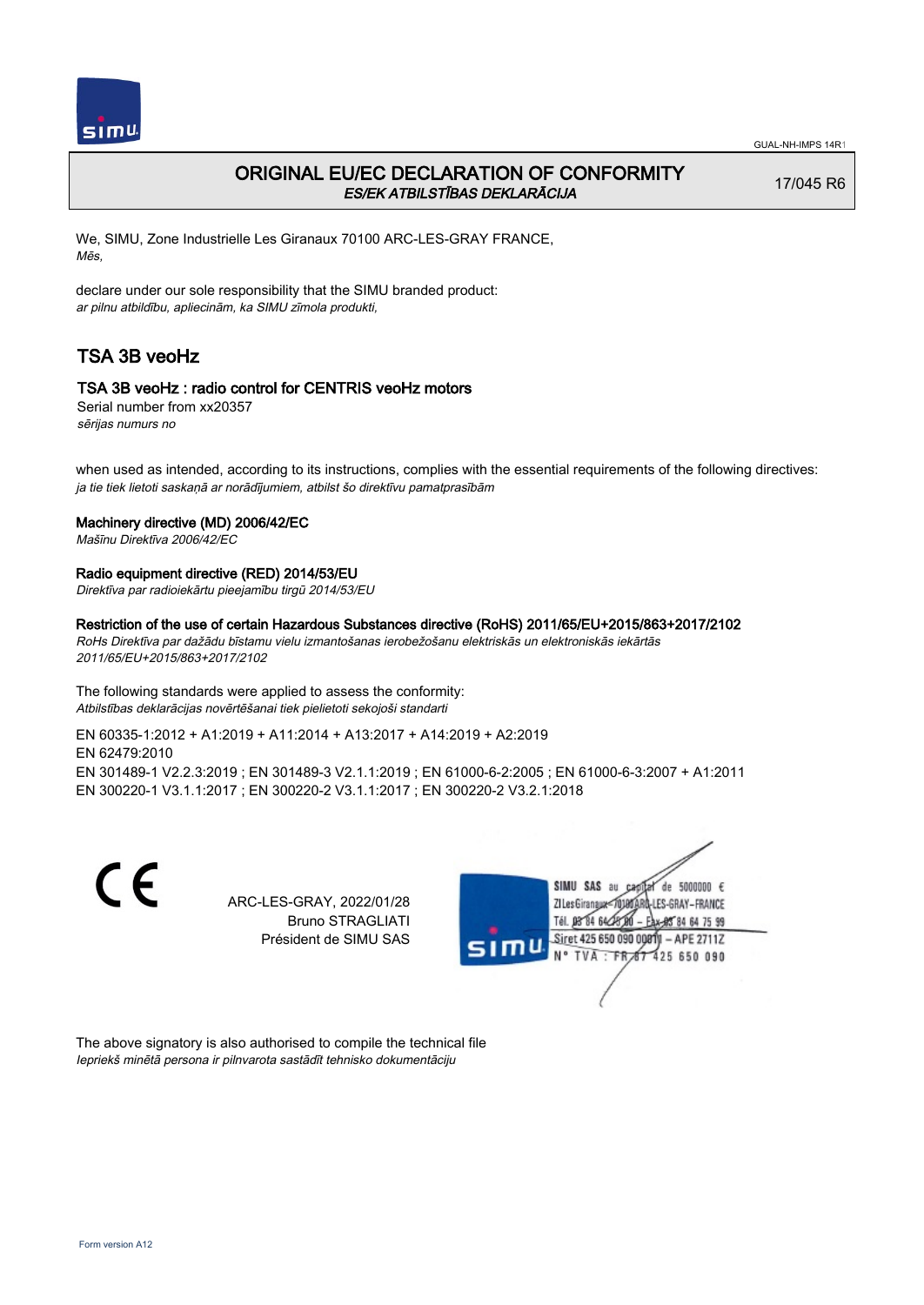

# ORIGINAL EU/EC DECLARATION OF CONFORMITY OORSPRONKELIJKE EU/EG-CONFORMITEITSVERKLARING

17/045 R6

We, SIMU, Zone Industrielle Les Giranaux 70100 ARC-LES-GRAY FRANCE, Wij,

declare under our sole responsibility that the SIMU branded product: verklaren op eigen verantwoordelijkheid dat het produkt van het SIMU

# TSA 3B veoHz

# TSA 3B veoHz : radio control for CENTRIS veoHz motors

Serial number from xx20357 Serienummer van

when used as intended, according to its instructions, complies with the essential requirements of the following directives: wanneer gebruikt voor de juiste toepassing voldoet aan de essentiële eisen van de volgende richtlijnen

### Machinery directive (MD) 2006/42/EC

Machinerichtlijn 2006/42/EC

## Radio equipment directive (RED) 2014/53/EU

Richtlijn radioapparatuur 2014/53/EU

## Restriction of the use of certain Hazardous Substances directive (RoHS) 2011/65/EU+2015/863+2017/2102

RoHS Richtlijn 2011/65/EU+2015/863+2017/2102

The following standards were applied to assess the conformity: De volgende referentiestandaarden worden toegepast om de overeenstemming te evalueren

EN 60335‑1:2012 + A1:2019 + A11:2014 + A13:2017 + A14:2019 + A2:2019 EN 62479:2010 EN 301489‑1 V2.2.3:2019 ; EN 301489‑3 V2.1.1:2019 ; EN 61000‑6‑2:2005 ; EN 61000‑6‑3:2007 + A1:2011 EN 300220‑1 V3.1.1:2017 ; EN 300220‑2 V3.1.1:2017 ; EN 300220‑2 V3.2.1:2018

> ARC-LES-GRAY, 2022/01/28 Bruno STRAGLIATI Président de SIMU SAS



The above signatory is also authorised to compile the technical file De bovengenoemde persoon is ook bevoegd om het technisch dossier samen te stellen

C E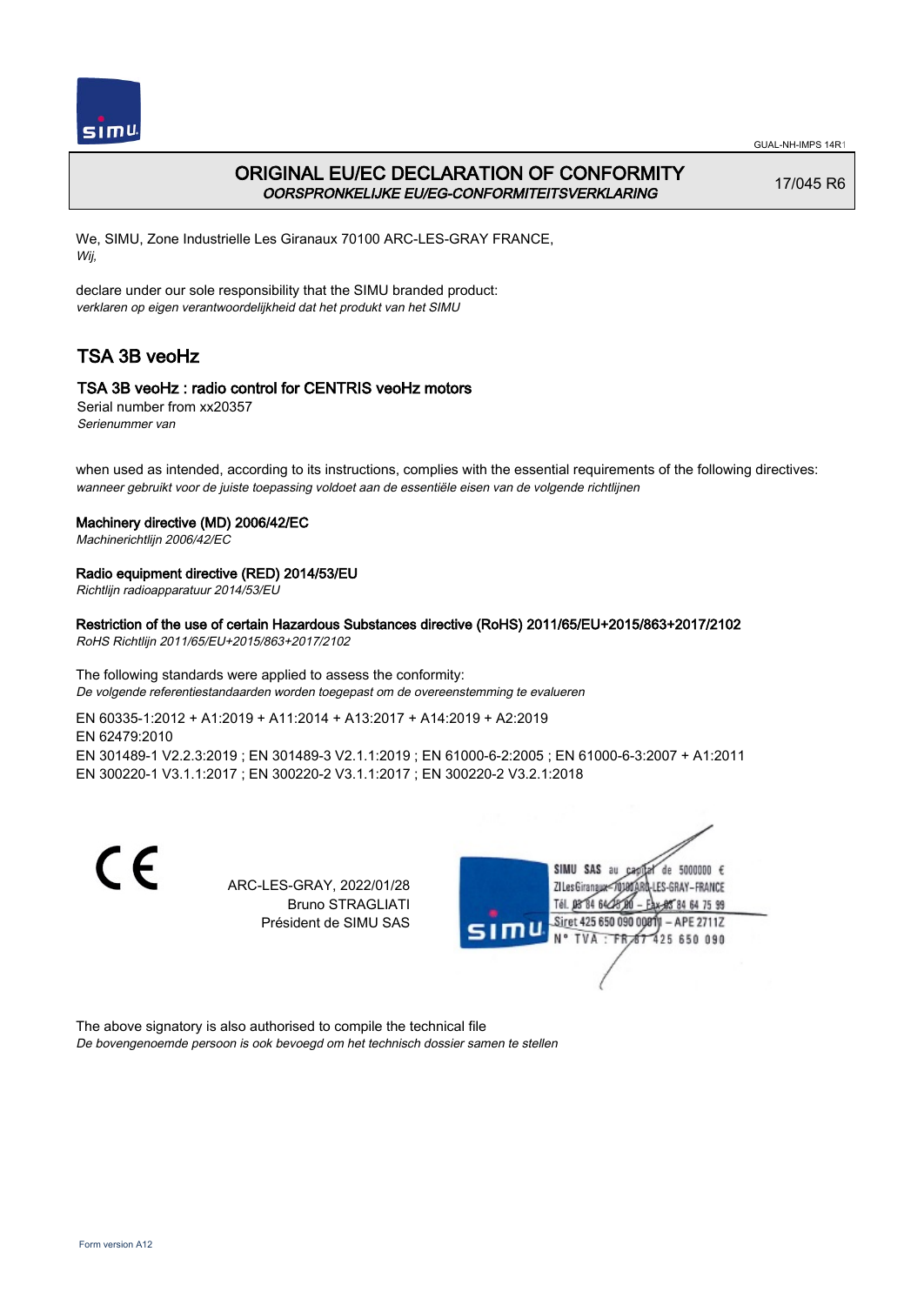

# ORIGINAL EU/EC DECLARATION OF CONFORMITY ORIGINAL EU / CE - ERKLÆRING

17/045 R6

We, SIMU, Zone Industrielle Les Giranaux 70100 ARC-LES-GRAY FRANCE, Vi,

declare under our sole responsibility that the SIMU branded product: erklærer under vårt eneansvar at SIMU merket produkt

# TSA 3B veoHz

## TSA 3B veoHz : radio control for CENTRIS veoHz motors

Serial number from xx20357 Serienummer fra

when used as intended, according to its instructions, complies with the essential requirements of the following directives: når de brukes som forutsatt, i henhold til sin instruks, i samsvar med de grunnlegende kravene i følgende direktiver

### Machinery directive (MD) 2006/42/EC

Maskindirektivet 2006/42/EC

## Radio equipment directive (RED) 2014/53/EU

Radioutstyr direktivet 2014/53/EU

## Restriction of the use of certain Hazardous Substances directive (RoHS) 2011/65/EU+2015/863+2017/2102

RoHS-direktivet 2011/65/EU+2015/863+2017/2102

The following standards were applied to assess the conformity: Følgende referansestandarder ble brukt for å vurdere samsvar

EN 60335‑1:2012 + A1:2019 + A11:2014 + A13:2017 + A14:2019 + A2:2019 EN 62479:2010 EN 301489‑1 V2.2.3:2019 ; EN 301489‑3 V2.1.1:2019 ; EN 61000‑6‑2:2005 ; EN 61000‑6‑3:2007 + A1:2011 EN 300220‑1 V3.1.1:2017 ; EN 300220‑2 V3.1.1:2017 ; EN 300220‑2 V3.2.1:2018

> ARC-LES-GRAY, 2022/01/28 Bruno STRAGLIATI Président de SIMU SAS



The above signatory is also authorised to compile the technical file Ovennevnte underskrevet fullmakt til å utarbeide den tekniske dokumentasjonen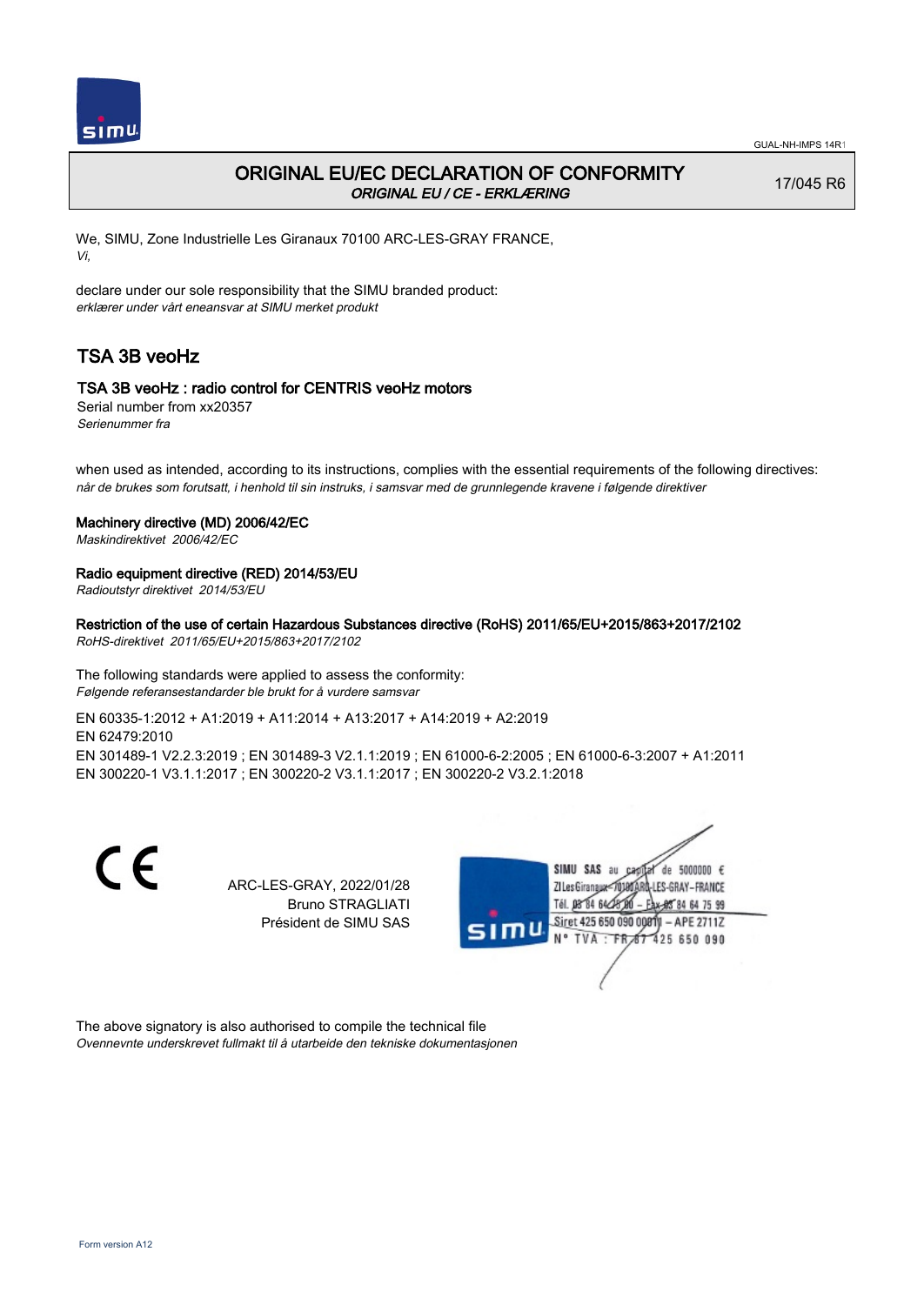

# ORIGINAL EU/EC DECLARATION OF CONFORMITY ORYGINALNA DEKLARACJA ZGODNOŚCI UE/WE

17/045 R6

We, SIMU, Zone Industrielle Les Giranaux 70100 ARC-LES-GRAY FRANCE, My,

declare under our sole responsibility that the SIMU branded product: deklarujemy z pełną odpowiedzialnością, że produkt oznaczony marką SIMU

# TSA 3B veoHz

# TSA 3B veoHz : radio control for CENTRIS veoHz motors

Serial number from xx20357 z numerem seryjnym od

when used as intended, according to its instructions, complies with the essential requirements of the following directives: gdy jest używany zgodnie z przeznaczeniem i instrukcjami, spełnia podstawowe wymagania następujących Dyrektyw

### Machinery directive (MD) 2006/42/EC

Dyrektywa maszynowa 2006/42/EC

## Radio equipment directive (RED) 2014/53/EU

Dyrektywa o urządzeniach radiowych 2014/53/EU

## Restriction of the use of certain Hazardous Substances directive (RoHS) 2011/65/EU+2015/863+2017/2102

Dyrektywa RoHS 2011/65/EU+2015/863+2017/2102

The following standards were applied to assess the conformity: Do oceny zgodności zostały zastosowane następujące normy

EN 60335‑1:2012 + A1:2019 + A11:2014 + A13:2017 + A14:2019 + A2:2019 EN 62479:2010 EN 301489‑1 V2.2.3:2019 ; EN 301489‑3 V2.1.1:2019 ; EN 61000‑6‑2:2005 ; EN 61000‑6‑3:2007 + A1:2011 EN 300220‑1 V3.1.1:2017 ; EN 300220‑2 V3.1.1:2017 ; EN 300220‑2 V3.2.1:2018

> ARC-LES-GRAY, 2022/01/28 Bruno STRAGLIATI Président de SIMU SAS



The above signatory is also authorised to compile the technical file Osoba wskazana powyżej jest również upoważniony do przygotowania dokumentacji technicznej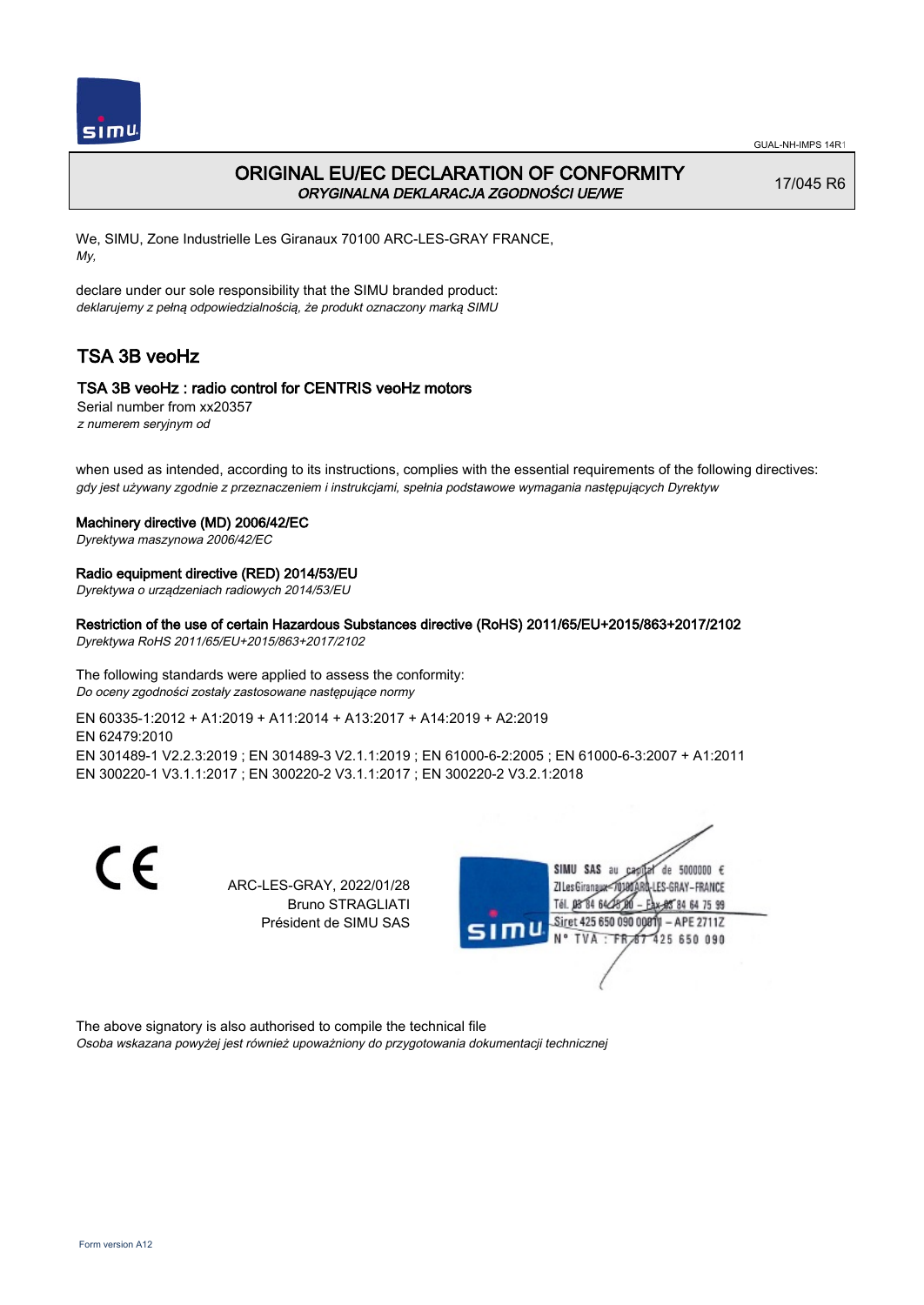

# ORIGINAL EU/EC DECLARATION OF CONFORMITY DECLARAÇÃO UE/CE DE CONFORMIDADE ORIGINAL

17/045 R6

We, SIMU, Zone Industrielle Les Giranaux 70100 ARC-LES-GRAY FRANCE, Nós,

declare under our sole responsibility that the SIMU branded product: declaramos sob nossa única responsabilidade que o dispositivo marca SIMU

# TSA 3B veoHz

# TSA 3B veoHz : radio control for CENTRIS veoHz motors

Serial number from xx20357 Número de série desde

when used as intended, according to its instructions, complies with the essential requirements of the following directives: Quando utilizado de acordo com sua a aplicação, segundo as suas instruções, cumpre os requisitos essenciais das seguintes diretivas

### Machinery directive (MD) 2006/42/EC

Diretiva Máquinas 2006/42/EC

### Radio equipment directive (RED) 2014/53/EU

Diretiva equipamentos de rádio 2014/53/EU

### Restriction of the use of certain Hazardous Substances directive (RoHS) 2011/65/EU+2015/863+2017/2102

Diretiva RoHS 2011/65/EU+2015/863+2017/2102

The following standards were applied to assess the conformity: As normas de referência apresentadas em seguida foram aplicadas para avaliar a conformidade

> Bruno STRAGLIATI Président de SIMU SAS

EN 60335‑1:2012 + A1:2019 + A11:2014 + A13:2017 + A14:2019 + A2:2019 EN 62479:2010 EN 301489‑1 V2.2.3:2019 ; EN 301489‑3 V2.1.1:2019 ; EN 61000‑6‑2:2005 ; EN 61000‑6‑3:2007 + A1:2011 EN 300220‑1 V3.1.1:2017 ; EN 300220‑2 V3.1.1:2017 ; EN 300220‑2 V3.2.1:2018

C F ARC-LES-GRAY, 2022/01/28

SIMU SAS au  $de=5000000 f$ ZI Les Giranaux</DJ80 LES-GRAY-FRANCE Tél. 08 84 64 28 84 64 75 99 Siret 425 650 090 0081  $-$  APE 27117 N° TVA: FRA 425 650 090

The above signatory is also authorised to compile the technical file A pessoa nomeada acima também está autorizada a compilar o processo técnico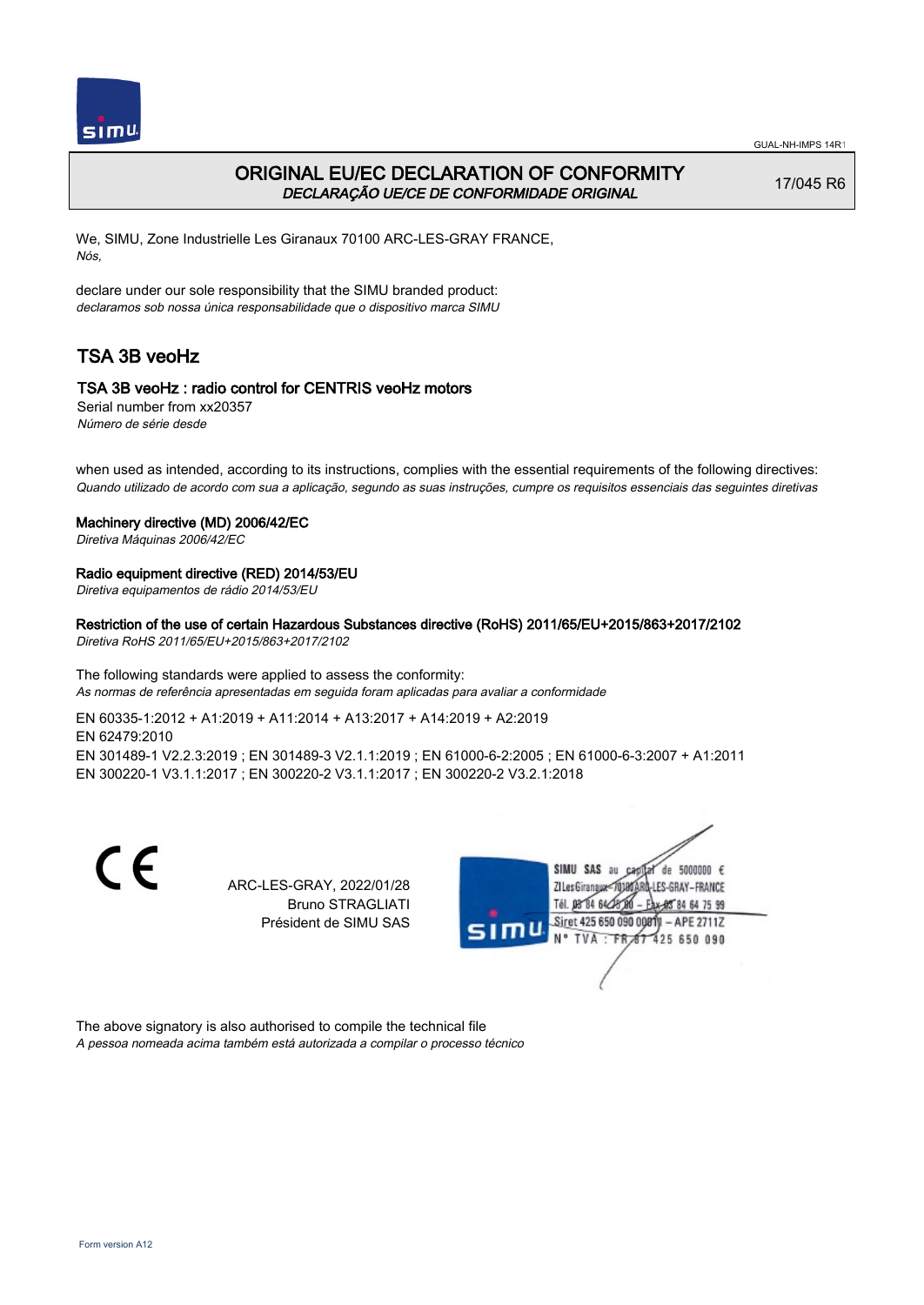

# ORIGINAL EU/EC DECLARATION OF CONFORMITY ORIGINAL EU/EC DECLARAIE DE CONFORMITATE

17/045 R6

We, SIMU, Zone Industrielle Les Giranaux 70100 ARC-LES-GRAY FRANCE, Noi,

declare under our sole responsibility that the SIMU branded product: declarăm pe propria răspundere că produsele marca SIMU

# TSA 3B veoHz

## TSA 3B veoHz : radio control for CENTRIS veoHz motors

Serial number from xx20357 Numărul de serie din

when used as intended, according to its instructions, complies with the essential requirements of the following directives: utilizate conform destinaiei lor, aa cum este descris în manualul de utilizare, sunt în conformitate cu cerinele eseniale ale următoarelor directive

#### Machinery directive (MD) 2006/42/EC

Directiva privind echipamentele tehnice 2006/42/EC

### Radio equipment directive (RED) 2014/53/EU

Directiva privind echipamentele radio 2014/53/EU

## Restriction of the use of certain Hazardous Substances directive (RoHS) 2011/65/EU+2015/863+2017/2102

Directiva RoHS 2011/65/EU+2015/863+2017/2102

#### The following standards were applied to assess the conformity: Următoarele standarde de referină au fost aplicate pentru respectarea conformităii

EN 60335‑1:2012 + A1:2019 + A11:2014 + A13:2017 + A14:2019 + A2:2019 EN 62479:2010 EN 301489‑1 V2.2.3:2019 ; EN 301489‑3 V2.1.1:2019 ; EN 61000‑6‑2:2005 ; EN 61000‑6‑3:2007 + A1:2011 EN 300220‑1 V3.1.1:2017 ; EN 300220‑2 V3.1.1:2017 ; EN 300220‑2 V3.2.1:2018

CE

ARC-LES-GRAY, 2022/01/28 Bruno STRAGLIATI Président de SIMU SAS



The above signatory is also authorised to compile the technical file Semnatarul de mai sus este, de asemenea, autorizat să întocmească dosarul tehnic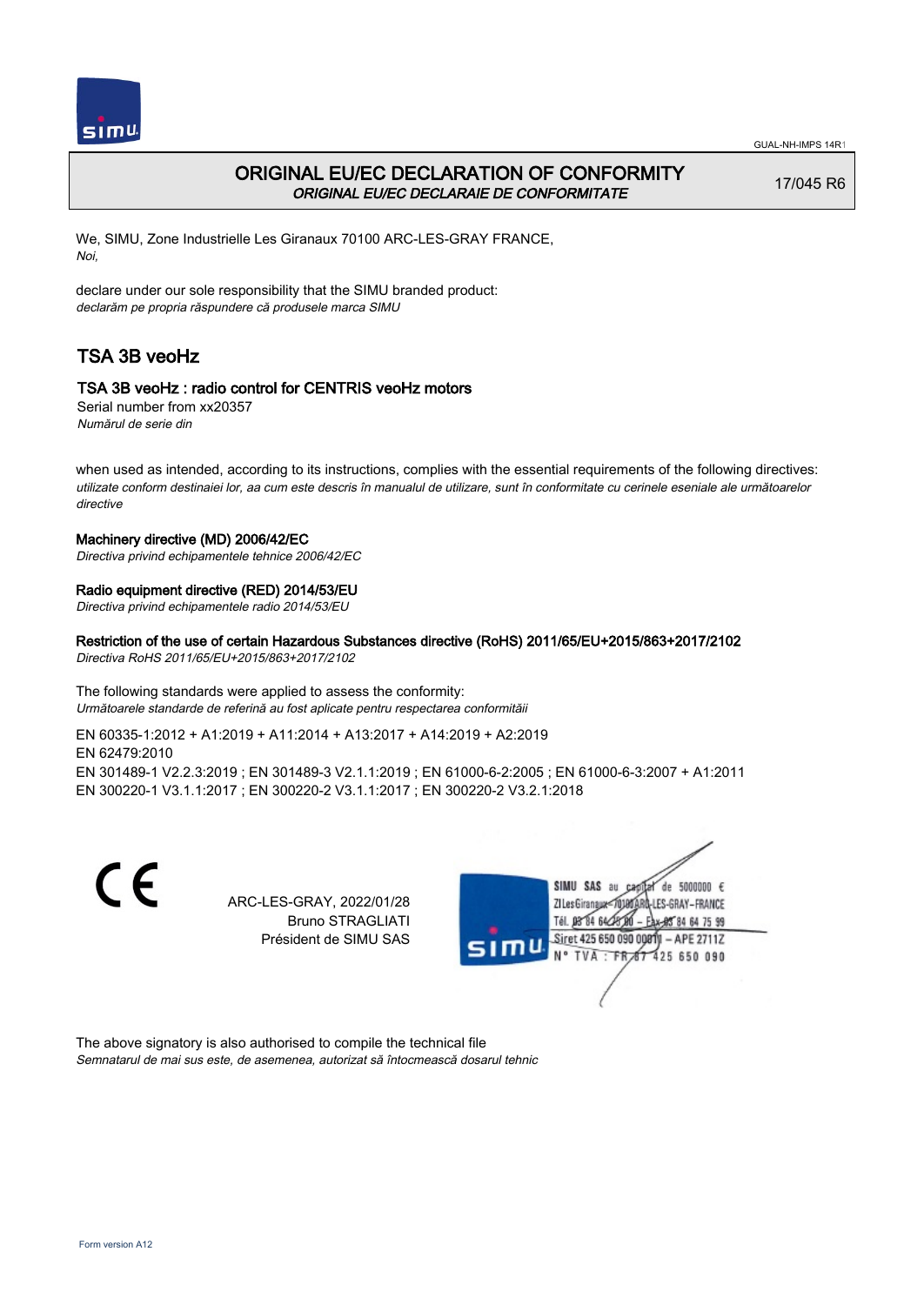

# ORIGINAL EU/EC DECLARATION OF CONFORMITY ORIGINAL EU/EG-FÖRSÄKRAN OM ÖVERENSSTÄMMELSE

17/045 R6

We, SIMU, Zone Industrielle Les Giranaux 70100 ARC-LES-GRAY FRANCE, Vi,

declare under our sole responsibility that the SIMU branded product: försäkrar på eget ansvar att produkten av varumärket SIMU

# TSA 3B veoHz

## TSA 3B veoHz : radio control for CENTRIS veoHz motors

Serial number from xx20357 Serienumret från

when used as intended, according to its instructions, complies with the essential requirements of the following directives: uppfyller de grundläggande kraven i följande direktiv när den används på det sätt som avses, i enlighet med bruksanvisningen

### Machinery directive (MD) 2006/42/EC

Maskindirektivet 2006/42/EC

## Radio equipment directive (RED) 2014/53/EU

Direktivet om radioutrustning 2014/53/EU

## Restriction of the use of certain Hazardous Substances directive (RoHS) 2011/65/EU+2015/863+2017/2102

RoHS-direktivet 2011/65/EU+2015/863+2017/2102

The following standards were applied to assess the conformity: Följande referensnormer har tillämpats för att göra en bedömning av överensstämmelsen

EN 60335‑1:2012 + A1:2019 + A11:2014 + A13:2017 + A14:2019 + A2:2019 EN 62479:2010 EN 301489‑1 V2.2.3:2019 ; EN 301489‑3 V2.1.1:2019 ; EN 61000‑6‑2:2005 ; EN 61000‑6‑3:2007 + A1:2011 EN 300220‑1 V3.1.1:2017 ; EN 300220‑2 V3.1.1:2017 ; EN 300220‑2 V3.2.1:2018

C F

ARC-LES-GRAY, 2022/01/28 Bruno STRAGLIATI Président de SIMU SAS



The above signatory is also authorised to compile the technical file Den person som anges ovan är också behörig att ställa samman den tekniska dokumentationen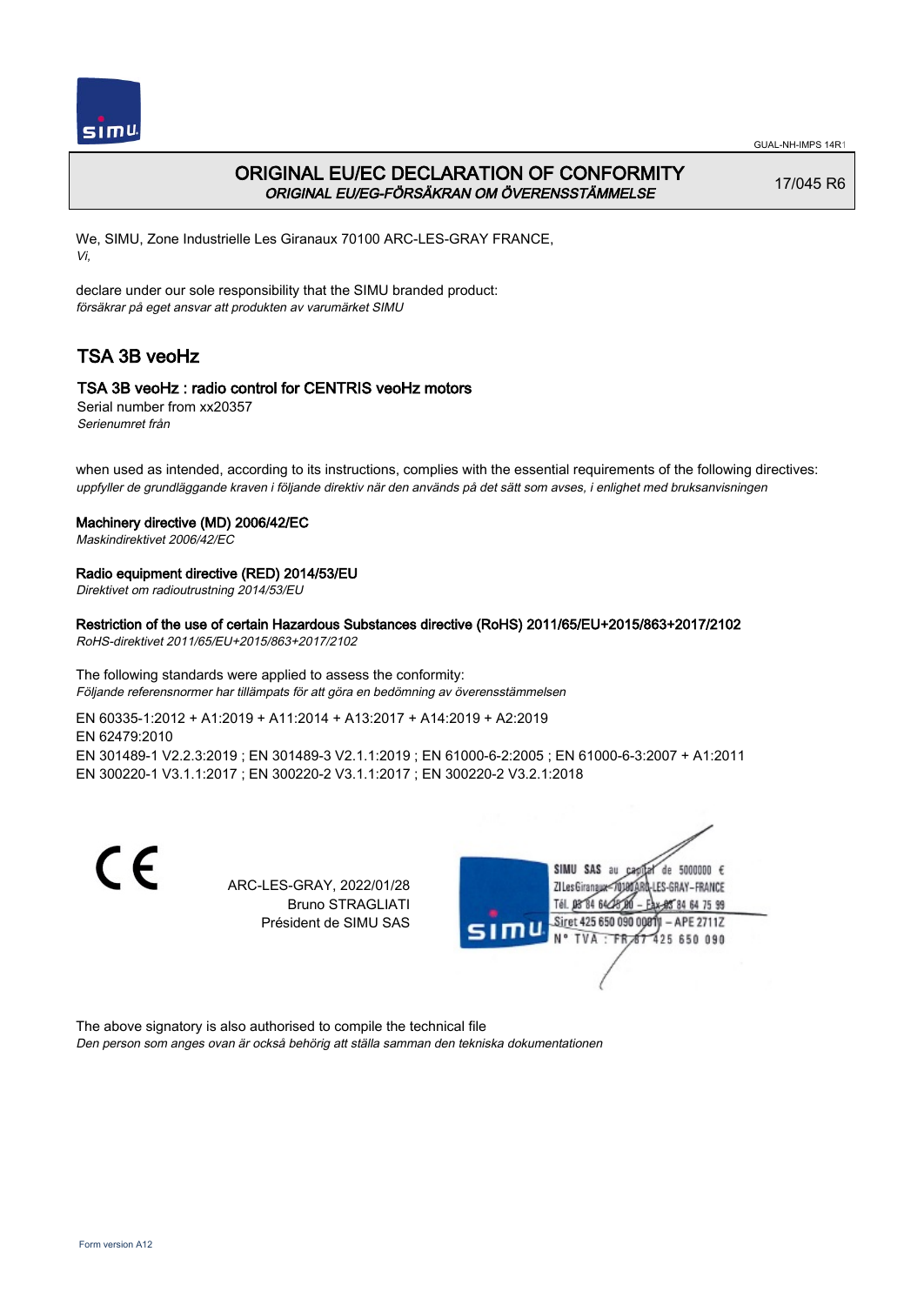

# ORIGINAL EU/EC DECLARATION OF CONFORMITY ORIGINÁLNE VYHLÁSENIE EU/ES O ZHODE

17/045 R6

We, SIMU, Zone Industrielle Les Giranaux 70100 ARC-LES-GRAY FRANCE, My,

declare under our sole responsibility that the SIMU branded product: vyhlasujeme na svoju výlučnú zodpovednosť, že výrobok značky SIMU

# TSA 3B veoHz

## TSA 3B veoHz : radio control for CENTRIS veoHz motors

Serial number from xx20357 Seriové číslo od

when used as intended, according to its instructions, complies with the essential requirements of the following directives: ak je používaný v súlade s účelom použitia a s návodom, spĺňa základné požiadavky týchto smerníc

#### Machinery directive (MD) 2006/42/EC

Smernica o strojových zariadeniach 2006/42/EC

#### Radio equipment directive (RED) 2014/53/EU

Smernica o sprístupňovaniu rádiových zariadení na trhu 2014/53/EU

#### Restriction of the use of certain Hazardous Substances directive (RoHS) 2011/65/EU+2015/863+2017/2102

Smernica o obmedzení používania určitých nebezpečných látok v elektrických a elektronických zariadeniach 2011/65/EU+2015/863+2017/2102

The following standards were applied to assess the conformity: Pre posúdenie zhody boli použité následujúce normy

#### EN 60335‑1:2012 + A1:2019 + A11:2014 + A13:2017 + A14:2019 + A2:2019 EN 62479:2010

EN 301489‑1 V2.2.3:2019 ; EN 301489‑3 V2.1.1:2019 ; EN 61000‑6‑2:2005 ; EN 61000‑6‑3:2007 + A1:2011 EN 300220‑1 V3.1.1:2017 ; EN 300220‑2 V3.1.1:2017 ; EN 300220‑2 V3.2.1:2018

CE

ARC-LES-GRAY, 2022/01/28 Bruno STRAGLIATI Président de SIMU SAS



The above signatory is also authorised to compile the technical file uvedená osoba je tiež osoba zodpovedná za vypracovanie technickej dokumentácie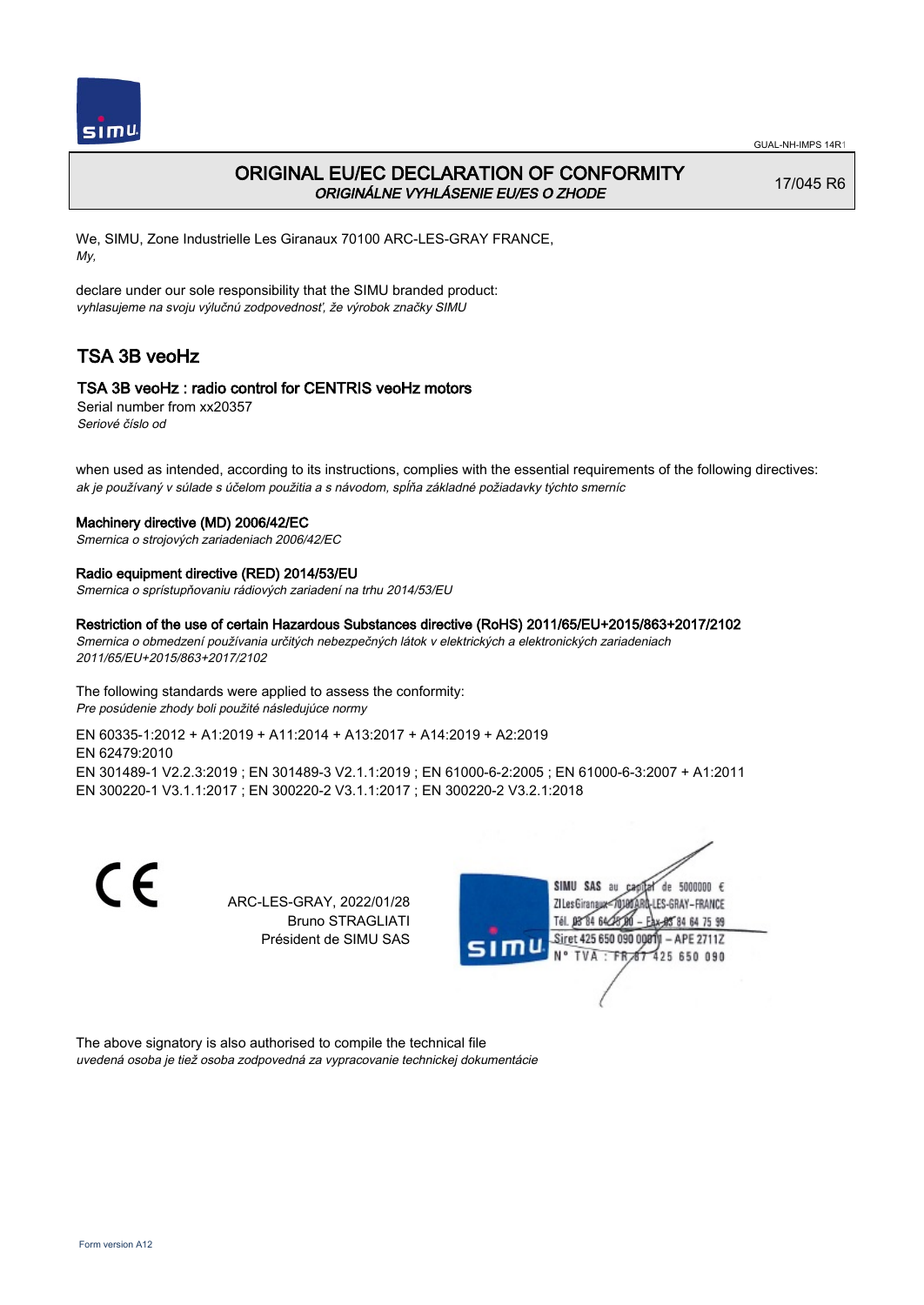

# ORIGINAL EU/EC DECLARATION OF CONFORMITY IZJAVA O SKLADNOSTI / IZJAVA O LASTNOSTIH

17/045 R6

We, SIMU, Zone Industrielle Les Giranaux 70100 ARC-LES-GRAY FRANCE, Mi,

declare under our sole responsibility that the SIMU branded product: S polno odgovornostjo izjavljamo, da izdelki blagovne znamke SIMU

# TSA 3B veoHz

## TSA 3B veoHz : radio control for CENTRIS veoHz motors

Serial number from xx20357 'Serijska številka

when used as intended, according to its instructions, complies with the essential requirements of the following directives: ko se uporabljajo v skladu z namembnostjo in navodili, ustrezajo bistvenim zahtevam naslednjih direktiv

### Machinery directive (MD) 2006/42/EC

Direktiva o strojih 2006/42/EC

### Radio equipment directive (RED) 2014/53/EU

Ditrektiva o Radijski opremi 2014/53/EU

## Restriction of the use of certain Hazardous Substances directive (RoHS) 2011/65/EU+2015/863+2017/2102

Direktiva RoHS 2011/65/EU+2015/863+2017/2102

The following standards were applied to assess the conformity: Za preverjanje skladnosti so bili uporabljeni naslednji standardi

EN 60335‑1:2012 + A1:2019 + A11:2014 + A13:2017 + A14:2019 + A2:2019 EN 62479:2010 EN 301489‑1 V2.2.3:2019 ; EN 301489‑3 V2.1.1:2019 ; EN 61000‑6‑2:2005 ; EN 61000‑6‑3:2007 + A1:2011 EN 300220‑1 V3.1.1:2017 ; EN 300220‑2 V3.1.1:2017 ; EN 300220‑2 V3.2.1:2018

> ARC-LES-GRAY, 2022/01/28 Bruno STRAGLIATI Président de SIMU SAS



The above signatory is also authorised to compile the technical file Podpisnik, naveden zgoraj, je pooblaščen tudi za pripravo tehnične dokumentacije